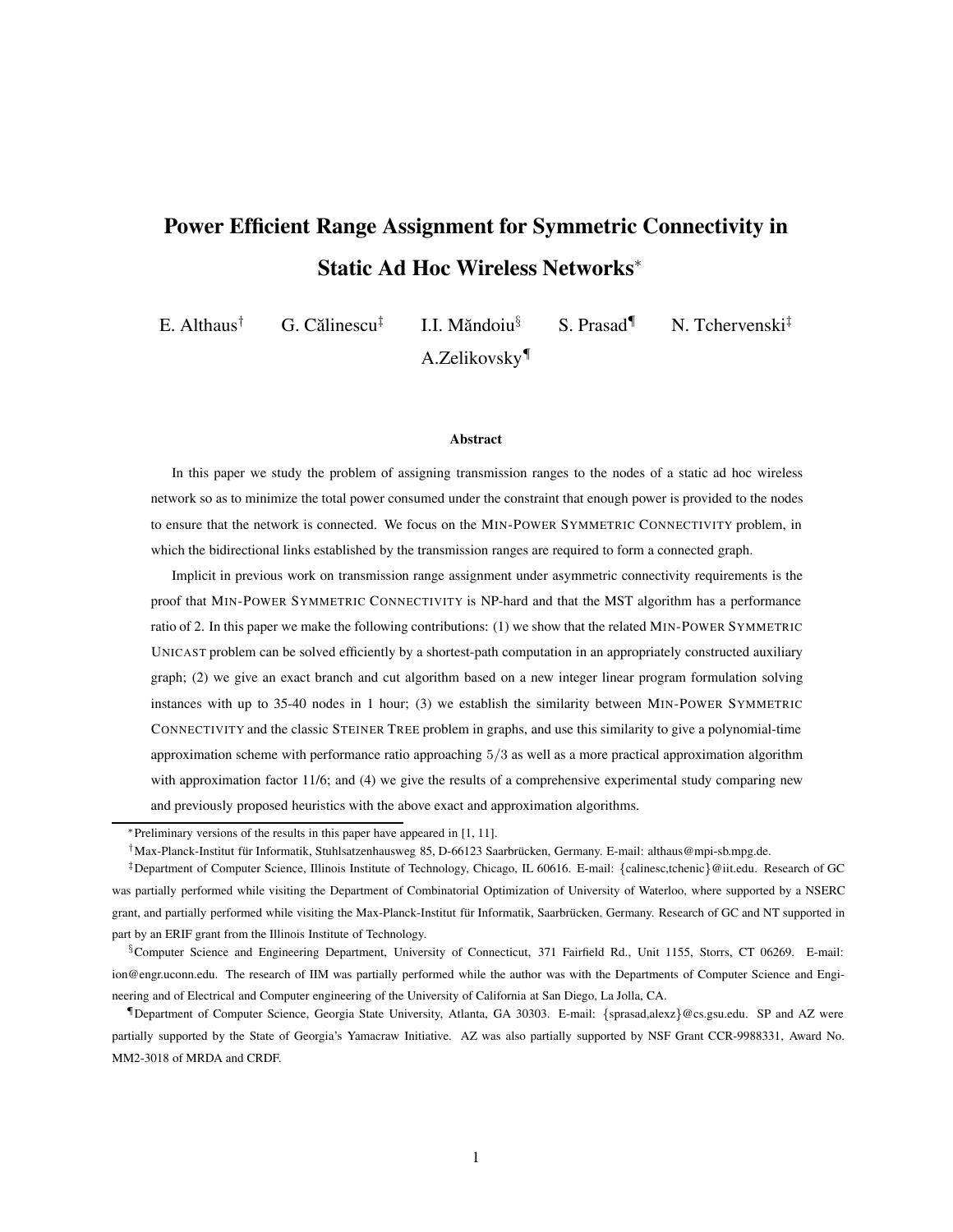## **1 Introduction**

Ad hoc wireless networks have received significant attention in recent years due to their potential applications in battlefield, emergency disaster relief, and other application scenarios (see, e.g., [3, 8, 9, 16, 18, 22, 26, 30, 29]). Unlike wired networks or cellular networks, no wired backbone infrastructure is installed in ad hoc wireless networks. A communication session is achieved either through single-hop transmission if the recipient is within the transmission range of the source node, or by relaying through intermediate nodes otherwise. We assume that omnidirectional antennas are used by all nodes to transmit and receive signals. Thus, a transmission made by a node can be received by all nodes within its transmission range. This feature is extremely useful for energy-efficient multicast and broadcast communications.

For the purpose of energy conservation, each node can (possibly dynamically) adjust its transmitting power, based on the distance to the receiving node and the background noise. In the most common power-attenuation model [23], the signal power falls as  $\frac{1}{r^k}$  where r is the distance from the transmitter antenna and  $\kappa$  is a real *constant* dependent on the wireless environment, typically between 2 and 4. Assume that all receivers have the same power threshold for signal detection, which is typically normalized to one. With this assumption, the power required to support a link between two nodes separated by a distance r is  $r^k$ . A crucial issue is how to find a route with minimum total energy consumption for a given communication session. This problem is referred to as *Minimum-Energy Routing* in [26, 30]. Having every link established in both directions simplifies the one-hop transmission protocols by allowing acknowledgment messages to be sent back for every packet (see, for example [27]). This motivates the study of the MIN-POWER SYMMETRIC CONNECTIVITY problem, where a link is established only if both nodes have transmission range at least as big as the distance between them, and we must ensure that established links form a connected network. Like in [3], in this paper the objective is to minimize the total power assigned to the nodes; previous research on symmetric connectivity has also addressed the objective of minimizing the maximum node power [18, 22].

Formally, given a set of points V (representing the nodes in the network) in  $E<sup>2</sup>$  (the two-dimensional Euclidean space) or in <sup>E</sup><sup>3</sup> (the three-dimensional Euclidean space), a *transmission range assignment* (or *range assignment*, for short) is a function  $r: V \to R_+$ . A *unidirectional link* from node u to node v is established under the range assignment r if  $r(u) \ge ||uv||$ , where  $||uv||$  denotes the Euclidean distance between u and v. A *bidirectional link* uv is established under the range assignment r if  $r(u) \ge ||uv||$  and  $r(v) \ge ||uv||$ . Let  $B(r)$  denote the set of all bidirectional links established between pairs of nodes in  $V$  under the range assignment  $r$ . In this paper we study the following problem:

MIN-POWER SYMMETRIC CONNECTIVITY: Given a set of nodes V and  $\kappa \geq 1$ , find a transmission range assignment  $r: V \to R_+$  minimizing  $\sum_{v \in V} r(v)^{\kappa}$  subject to the constraint that the graph  $(V, B(r))$  is connected.

Implicit in the work of Clementi, Penna, and Silvestri [9] is a proof that MIN-POWER SYMMETRIC CONNECTIV-ITY in  $E^2$  is NP-Hard (radio "bridges" in canonical form gadgets, see Definition 3 on page 10 of [9], can be made to be bidirectional links). Also implicit in [9] is the proof that, in  $E^3$  and in the graph model, MIN-POWER SYMMETRIC CONNECTIVITY is APX-complete, and therefore, unless  $P = NP$ , does not admit a polynomial-time approximation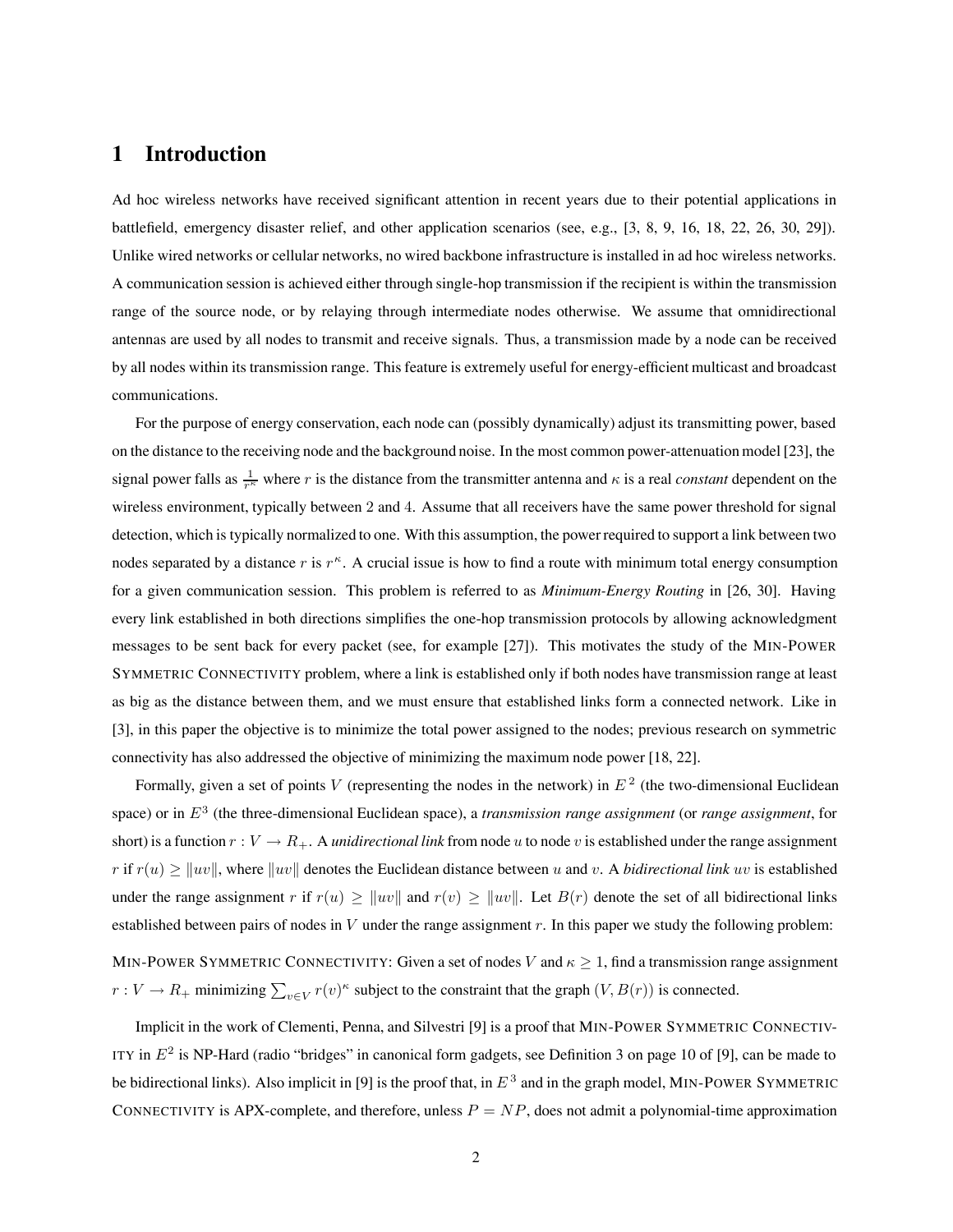scheme. Thus, we search for polynomial-time constant approximation factor algorithms for this problem. The *approximation factor*, or *performance ratio*, of approximation algorithm A for a minimization problem is the supremum, over all possible instances  $I$ , of the ratio between the cost of the output of  $A$  when running on  $I$  and the cost of an optimal solution for I (the smaller the performance ratio, the better). We say that A is an  $\alpha$ -approximation algorithm if its performance ratio is at most  $\alpha$ . A *fully polynomial*  $\alpha$ -approximation scheme is a family of algorithms  $A_{\varepsilon}$  such that, for every  $\varepsilon > 0$ , algorithm  $A_{\varepsilon}$  (1) has performance ratio at most  $\alpha + \varepsilon$ , and (2) runs in time polynomial in the size of the instance and  $1/\varepsilon$ .

Kirousis, Kranakis, Krizanc, and Pelc [16] give a minimum spanning tree (MST) based 2-approximation algorithm for MIN-POWER SYMMETRIC CONNECTIVITY (their algorithm is actually designed for a related problem, which we discuss in Section 2). In this paper we improve the performance ratio under 2 by exploiting similarities between MIN-POWER SYMMETRIC CONNECTIVITY and the classic STEINER TREE problem: given an edge-weighted graph  $G = (V, E, w)$  and a set  $T \subseteq V$  of *terminals*, find a minimum weight *Steiner tree* for T, i.e., a minimum weight connected subgraph of  $G$  which contains  $T$ . It is well known that computing an MST in the complete graph on  $T$ with edge-weights equal to the minimum distance in G between corresponding terminals gives a 2-approximation algorithm for STEINER TREE [6, 17]. Zelikovsky [31] gave the first algorithm with performance ratio less than 2: he used 3-restricted Steiner trees and the concept of *gain* to obtain a performance ratio of 11/6. Promel and Steger [21] extend the results of Camerini, Galbiati, and Maffioli [5] and give a polynomial time 5/3-approximation scheme for STEINER TREE, by finding an almost optimal 3-restricted Steiner tree.

We show that similar concepts can be used for approximating MIN-POWER SYMMETRIC CONNECTIVITY. In particular, we show that the algorithms of [21], [31], [2], and [32] can be modified to give similar performance ratios for MIN-POWER SYMMETRIC CONNECTIVITY. Our main results are a fully polynomial 5/3 approximation scheme based on [21], and a more practical algorithm with approximation factor of 11/6 [31].

Our algorithms have the same approximation guarantees when network nodes are located in  $E<sup>3</sup>$ . In fact, since they work on a graph model of the network, our algorithms can be applied to more general problem formulations, e.g., observing given upper-bounds on the transmission range of each node and/or taking into account obstacles that completely block the communication between certain pair of nodes.

The rest of the paper is organized as follows. In Section 2 we discuss several connectivity problems under both symmetric and asymmetric connectivity models. In particular, we show that the MIN-POWER SYMMETRIC UNICAST problem (which, for given source and destination nodes,  $s, t \in V$ , asks for a sequence  $v_0 = s, v_1, \ldots, v_k = t$  of nodes and transmission ranges  $r(v_i)$ ,  $i = 0, \ldots, k$ , under which all bidirectional links  $v_i v_{i+1}$  are established) can be solved efficiently by a shortest-path computation in an appropriately constructed auxiliary graph. In Section 3 we give a new integer program formulation for the MIN-POWER SYMMETRIC CONNECTIVITY problem, and describe an exact branch and cut algorithm based on this formulation. Experimental results show that the branch and cut algorithm solves instances with 25 nodes in less than one minute and instances with up to 35-40 nodes in 1 hour. In Section 4 we show that the MST algorithm has a tight approximation factor of 2 for the MIN-POWER SYMMETRIC CONNECTIVITY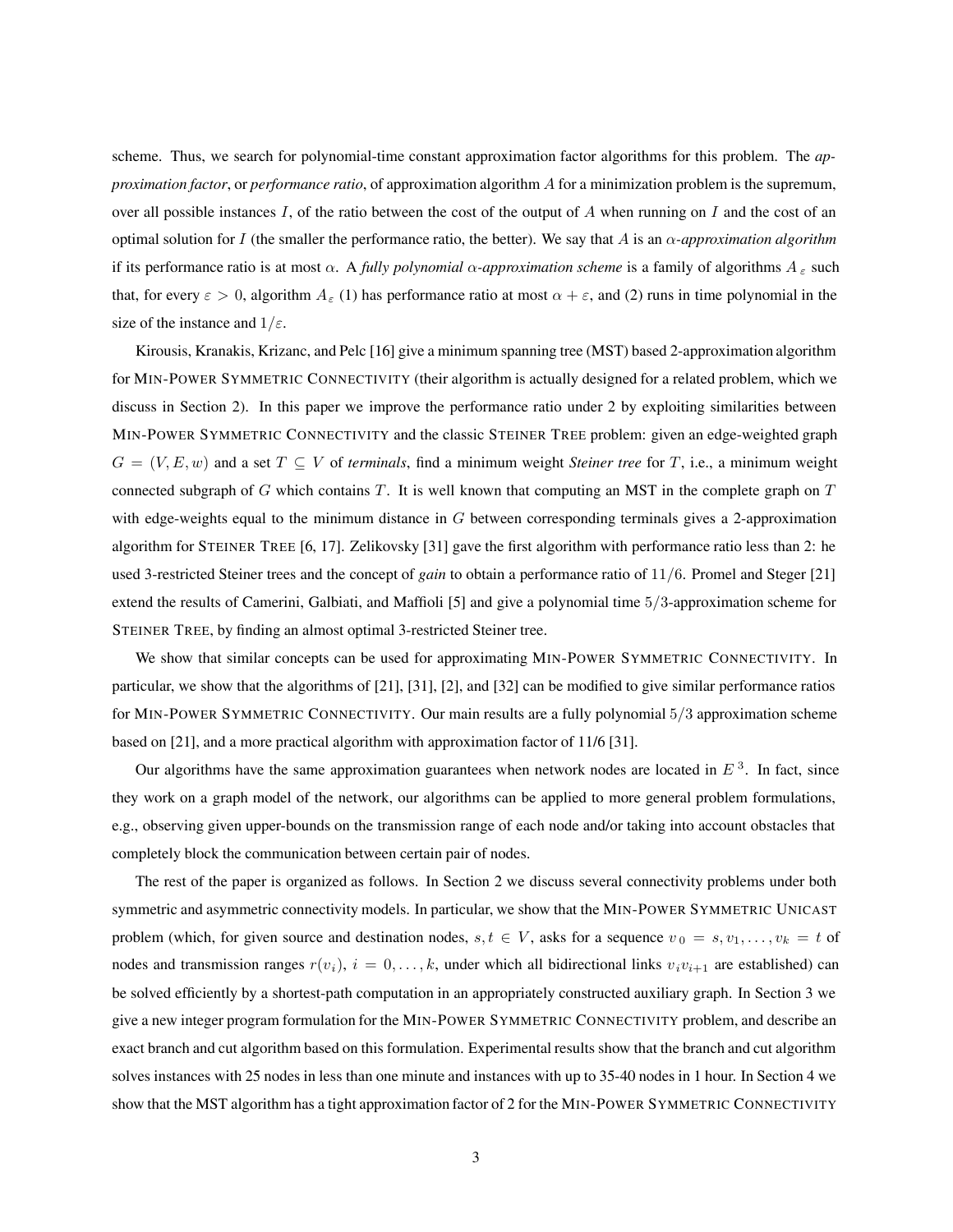problem, and discuss modifications of the MST algorithm for handling given bounds on node transmission ranges. In Section 5 we give a number of approximation algorithms for MIN-POWER SYMMETRIC CONNECTIVITY based on the concept of k-restricted decomposition and the similarity to computing k-restricted Steiner trees. In Section 6 we present the results of a comprehensive experimental study comparing new and previously proposed heuristics with the above exact and approximation algorithms. The results show that best performing algorithms give an average of 5-6% reduction in power consumption compared to the simple MST based solution. We conclude in Section 7 with open problems and directions for future research.

### **2 Symmetric vs. Asymmetric Connectivity Problem Formulations**

Several problems have been previously studied under the related *asymmetric* connectivity model, in which unidirectional links give raise to a directed graph on  $V$ . In this section we discuss these formulations and compare them with the corresponding symmetric connectivity variants.

### **2.1 Complete Network Connectivity**

In the MIN-POWER ASYMMETRIC CONNECTIVITY problem (also referred to as the complete range assignment problem) the objective is establishing a strongly connected subgraph of V . Kirousis, Kranakis, Krizanc, and Pelc [16] prove that MIN-POWER ASYMMETRIC CONNECTIVITY in  $E<sup>3</sup>$  is NP-Hard and, based on the minimum spanning tree, give a 2-approximation algorithm. As opposed to the MIN-POWER ASYMMETRIC BROADCAST approximation of [29], the MIN-POWER ASYMMETRIC CONNECTIVITY approximation of [16] is valid in arbitrary graphs (that is, the distance between two points could be arbitrary, not necessarily Euclidean). Clementi, Penna, and Silvestri [9] give an elaborate reduction proving that MIN-POWER ASYMMETRIC CONNECTIVITY in  $E^2$  is also NP-Hard.

The power for the MIN-POWER ASYMMETRIC CONNECTIVITY can be half the power for MIN-POWER SYM-METRIC CONNECTIVITY as illustrated by the following example in which  $\kappa = 2$ . The terminal set (see Figure 1) consists of n groups of  $n + 1$  points each, located on the sides of a regular  $2n$ -gon. Each group has 2 terminals in distance 1 of each other (represented as thick circles in Figure 1) and  $n - 1$  equally spaced points (dashes in Figure 1) on the line segment between them. It is easy to see that the minimum range assignment ensuring asymmetric connectivity assigns a power of 1 to the one thick terminal in each group and a power of  $\varepsilon^2 = (1/n)^2$  to all other points in the group. The total power then equals  $n + 1$ . For symmetric connectivity it is necessary to assign power of 1 to all but two of the thick points, and of  $\varepsilon^2$  to the remaining points, which results in total power of  $2n - 1 - 1/n + 2/n^2$ .

### **2.2 Unicast**

The MIN-POWER ASYMMETRIC UNICAST problem requires establishing a minimum power directed path from a source  $s$  to a destination  $t$ , and is easily solved in polynomial time by shortest-path algorithms. Below we reformulate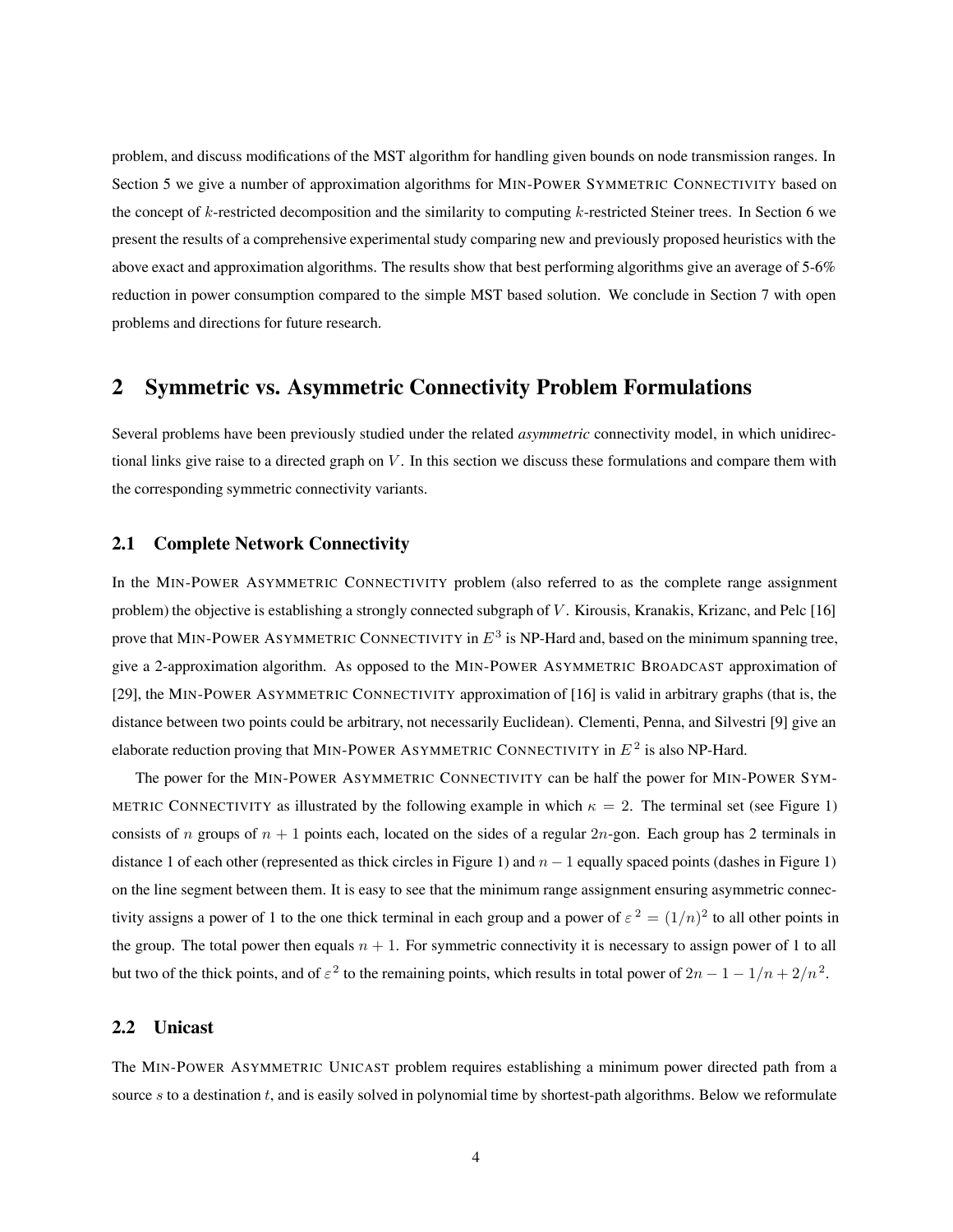

Figure 1: Total power for the MIN-POWER ASYMMETRIC CONNECTIVITY can be half the total power for MIN-POWER SYMMETRIC CONNECTIVITY ( $\kappa = 2$ ). (a) Minimum range assignment ensuring asymmetric connectivity has total power  $n + n^2 \varepsilon^2 = n + n^2 \frac{1}{n^2} = n + 1$ . (b) Minimum range assignment ensuring symmetric connectivity has the total power  $(2n - 2) + (n^2 - n + 2)\varepsilon^2 = 2n - 1 - \frac{1}{n} + \frac{2}{n^2}$ .

MIN-POWER SYMMETRIC UNICAST as a graph problem, and then reduce the latter problem to a single-source singlesink shortest-path computation in an appropriately constructed graph.

Let  $G = (V, E, c)$  be an edge-weighted graph and uv denote the undirected edge between nodes u and v. The cost  $c(uv)$  of an edge  $uv \in E$  corresponds to the (symmetric) power requirement  $p(u, v) = p(v, u)$ . The *power cost* of an s–t path  $P = (s = v_0, v_1, \ldots, v_k = t)$  is  $p(P) = c(v_0v_1) + c(v_{k-1}v_k) + \sum_{i=1}^{k-1} \max(c(v_{i-1}v_i), c(v_i, v_{i+1}))$ . The MIN-POWER SYMMETRIC UNICAST can thus be reformulated as follows: Given a graph  $G = (V, E, c)$  with costs on edges a source  $s \in V$  and a destination  $t \in V$ , find an  $s-t$  path in G of the minimum power-cost.

The following example in the Euclidean plane shows that a straightforward application of Dijkstra's algorithm does not work, i.e., a minimum cost s–t path does not always have minimum power-cost. Consider a network consisting of three nodes,  $s = (0, 3)$ ,  $t = (4, 0)$ , and  $x = (0, 0)$  (see Figure 2). If  $\kappa = 2$ , then the two s-t paths, namely,  $(s, t)$  and  $(s, v, t)$ , have the same cost of 25 but different power-costs: the power-cost of  $(s, t)$  is 25+25=50 while the power-cost of  $(s, v, t)$  is 9+16+16=41.

Our solution of MIN-POWER SYMMETRIC UNICAST first constructs an auxiliary directed graph  $G' = (V', E', c')$ from the given graph  $G = (V, E, c)$  and then runs Dijkstra's algorithm on  $G'$ . The construction of  $G'$  is as follows.

For each edge  $(u, v)$  of G we add to G' two vertices  $[u, v]$  and  $[v, u]$  and connect them by the two arcs  $([u, v], [v, u])$ and  $([v, u], [v, u])$ , both of cost  $c(u, v)$ . Every vertex v of G is also preserved in G'. For every such v, we sort the vertices adjacent to it in G, say  $\{u_1, \ldots, u_k\}$ , such that  $c(v, u_i) \leq c(v, u_{i+1})$  for every  $1 \leq i \leq k$ . Furthermore, we connect all vertices  $[v, u_i]$ 's by two directed paths,  $P_1 = (v, [v, u_1], \ldots, [v, u_{k-1}], [v, u_k])$  and  $P_2 =$  $([v, u_k], [v, u_{k-1}], \ldots, [v, u_1], u)$ , see Figure 3(a). The costs of the arcs on path  $P_1$  are set to  $c(v, u_1), c(v, u_2)$  –  $c(v, u_1), \ldots, c(v, u_k) - c(v, u_{k-1})$ , respectively, while the costs of all arcs on path  $P_2$  are set to zero. Figure 3(b) shows the graph  $G'$  for the example in Figure 2.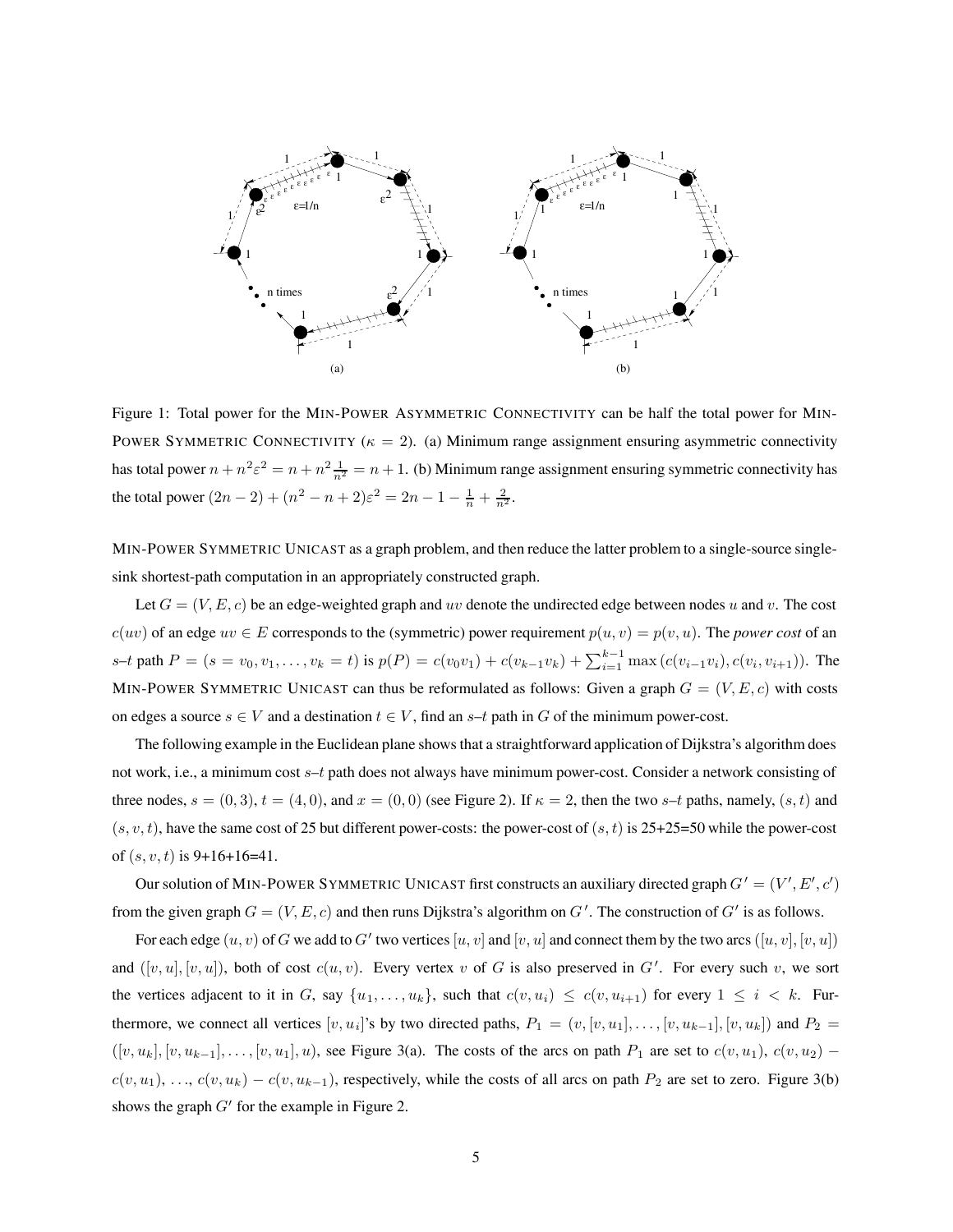

Figure 2: An example of two paths with the same cost and different power-costs. (a) The path  $(s, t)$  assigns powers 25 to s and to t. (b) The path  $(s, v, t)$  assigns powers 9 to s and 16 to v and t.



Figure 3: (a) A vertex v adjacent to k vertices  $u_1, \ldots, u_k$  via edges of cost  $c_1, c_2, \ldots, c_k$  and a gadget replacing v with a bidirectional path. The solid edges of the path  $(v, [v, u_2]), ([v, u_2]), [v, u_3], \ldots, ([v, u_{k-1}], [v, u_k]$  have cost  $c_1$ ,  $c_2 - c_1, \ldots, c_k - c_{k-1}$ , respectively. The dashed edges have zero cost. (b) The graph  $G'$  for the example in Figure 2. Thick edges belong to the shortest path corresponding to the path  $(s, v, t)$  in  $G$ .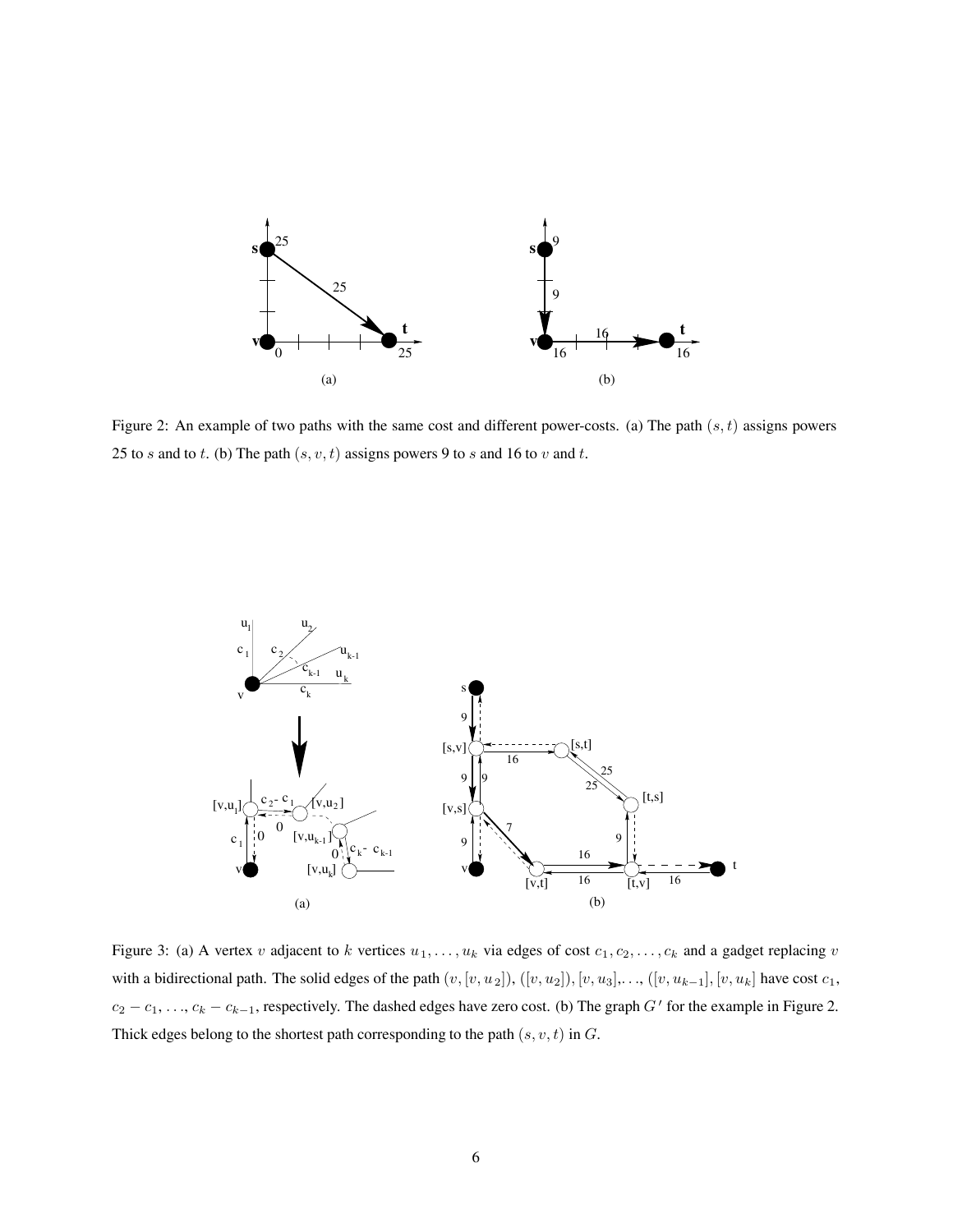We claim that every directed  $s-t$  path P in G corresponds to an  $s-t$  path P' in G' whose cost is equal to the power-cost of P. Indeed, consider a directed path  $P = (s = w_1, w_2, \dots, w_l = t)$  in G. By construction, there exists a directed path P' of G' visiting, in order, vertices  $w_1$ ,  $[w_1, w_2]$ ,  $[w_2, w_1]$ , ...,  $[w_{l-1}, w_l]$ ,  $[w_l, w_{l-1}]$ ,  $w_l$ , such that

- The cost of the arc connecting  $w_1$  to  $[w_1, w_2]$  in  $P'$  is  $c(w_1, w_2)$ ;
- The cost of the arc connecting  $[w_{i-1}, w_i]$  to  $[w_i, w_{i-1}]$  in P' plus the cost of the subpath connecting  $[w_i, w_{i-1}]$ to  $[w_i, w_{i+1}]$  in  $P'$  is equal to  $\max\{c(w_{i-1}, w_i), c(w_i, w_{i+1})\}$  for every  $2 \le i < l$ ;
- The cost of the arc connecting  $[w_{l-1}, w_l]$  to  $[w_l, w_{l-1}]$  is  $c(w_{l-1}, w_l)$ ; and
- The cost of the subpath connecting  $[w_l, w_{l-1}]$  to  $w_l$  is 0.

Therefore, the cost of  $P'$  equals the power-cost of P. It is not difficult to see that minimum power-cost paths in  $G$ are necessarily mapped by this correspondence to shortest paths in  $G'$  and thus MIN-POWER SYMMETRIC UNICAST reduces to computing a shortest path in  $G'$ .

Using the Fibonacci heaps implementation of Dijkstra's algorithm [10] to compute a shortest  $s-t$  path in  $G'$ , and observing that  $|V'| = O(|V| + |E|) = O(|E|)$  and  $|E'| = O(|E|)$ , we obtain the following:

### **Theorem 1** MIN-POWER SYMMETRIC UNICAST *is solvable in time*  $O(|E|\log |V|)$ *.*

Even in  $E^2$ , we have examples where the auxiliary graph is not planar, and we do not know faster methods to compute shortest paths in this auxiliary graph. When edge costs are integers we can use Thorup's single-source shortest path algorithm [28], reducing the runtime to  $O(|V'| + |E'|) = O(|E|)$ .

### **2.3 Broadcast and Multicast**

The MIN-POWER ASYMMETRIC BROADCAST problem [26, 30] requires establishing a minimum power arborescence rooted at a given vertex <sup>s</sup>. Clementi et al. [8] prove that MIN-POWER ASYMMETRIC BROADCAST is NP-Hard when the nodes are in  $E^2$ . The best known approximation algorithm for MIN-POWER ASYMMETRIC BROADCAST [29], based on computing a minimum spanning tree, has performance ratio of at most 12 when the nodes are in  $E<sup>2</sup>$ . We remark that, due to the need of establishing bidirectional connections, MIN-POWER SYMMETRIC BROAD-CAST and MIN-POWER SYMMETRIC CONNECTIVITY are the same problem. Implicit in the work of Kirousis, Kranakis, Krizanc, and Pelc [16] is the result that computing an MST gives a 2-approximation for MIN-POWER SYMMETRIC CONNECTIVITY, even in its graph formulation (see Theorem 2). In contrast, the graph version of MIN-POWER ASYMMETRIC BROADCAST cannot be approximated within a factor better than  $(1 - o(1)) \ln n$  unless  $NP \subseteq TIME(n^{O(\log \log n)})$  [14].

In MIN-POWER ASYMMETRIC MULTICAST, one is given a root  $s$  and a set of terminals  $T$ , and the goal is to establish a minimum-power branching rooted at  $s$  which reaches all vertices of  $T$ . As a generalization of MIN-POWER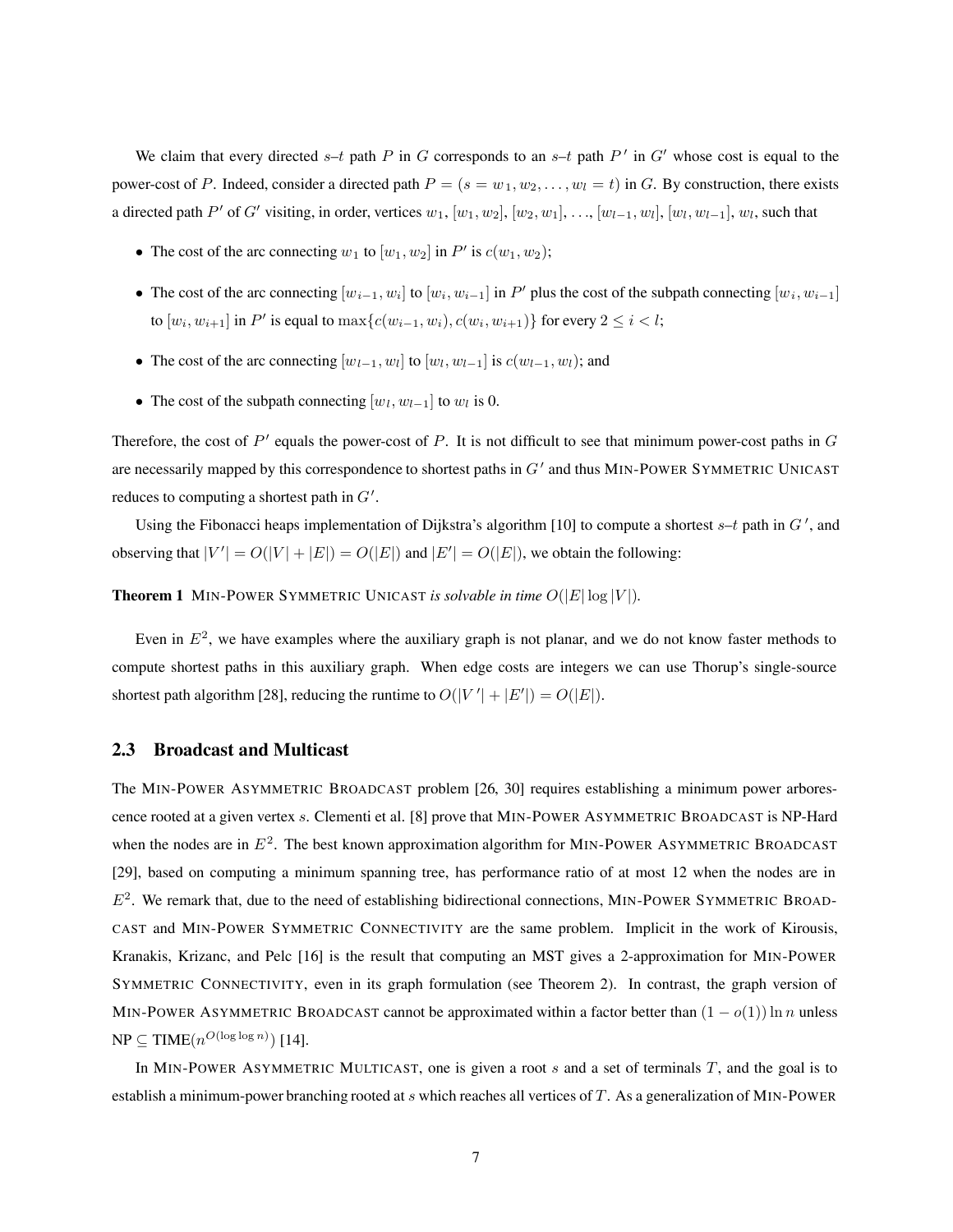ASYMMETRIC BROADCAST, MIN-POWER ASYMMETRIC MULTICAST is also NP-Hard, and the same method as in [29] implies that an approximate minimum Steiner tree gives a performance ratio of  $12\rho$ , where  $\rho$  is the approximation for Steiner tree in graphs (the best result known at this moment, given in [24], is  $\rho = 1 + \frac{1}{2} \ln 3 + \varepsilon$ ).

No previous results have been published for the multicast problem under the symmetric connectivity model. An immediate consequence of Theorem 2 is that a  $\rho$ -approximate minimum Steiner tree gives a performance ratio of  $2\rho$ for MIN-POWER SYMMETRIC MULTICAST.

## **3 Integer Linear Program Formulation**

In this section we give an integer linear program (ILP) formulation for MIN-POWER SYMMETRIC CONNECTIVITY and describe a branch and cut algorithm based on it. The results in Section 6 show that the algorithm is practical for instances with up to 35-40 nodes.

We begin by reformulating MIN-POWER SYMMETRIC CONNECTIVITY in graph theoretical terms. Let  $G =$  $(V, E, c)$  be an edge-weighted graph and uv denote the undirected edge between nodes u and v. The cost  $c(uv)$  of an edge  $uv \in E$  corresponds to the (symmetric) power requirement  $p(u, v) = p(v, u)$ . For a node  $u \in V$  and a spanning tree T of G, let  $uu_T$  be the maximum cost edge incident to u in T, i.e.,  $uu_T \in T$  and  $c(uu_T) \geq c(uv)$  for all  $uv \in T$ . The *power cost* of a spanning tree T is

$$
p(T) = \sum_{u \in V} c(uu_T)
$$

Since every connected graph contains a spanning tree, an equivalent formulation of MIN-POWER SYMMETRIC CON-NECTIVITY is to ask for a spanning tree with minimum power-cost in the complete graph on V with edge costs given by  $c(uv) = ||uv||^{\kappa}$ . Thus, MIN-POWER SYMMETRIC CONNECTIVITY can be reformulated as follows: Given a connected edge-weighted graph  $G = (V, E, c)$ , find a spanning tree T of G with minimum power-cost.

To formulate the problem as a linear integer program, we use two types of binary decision variables:

- $x_{uv}$  for all  $uv \in E$ ;  $x_{uv}$  is set to 1 if uv belongs to the selected spanning tree T and to 0 otherwise. We call these variables the *tree variables*; and
- $y_{\overline{uv}}$  for all  $\overline{uv} \in \overline{E} := {\overline{uv}, \overline{vu} \mid uv \in E}$ ;  $y_{\overline{uv}}$  is set to 1 if  $u_T = v$  (i.e., if  $uv \in T$  and  $c(uv) \ge c(uw)$  for all  $uw \in T$  and to 0 otherwise. We call these variables the *range variables*.

Note that there are |E| tree variables and  $|\overline{E}| = 2|E|$  range variables. Let ST be set of the incidence vectors of all spanning trees of  $G$  (viewed as subsets of  $E$ ). Our ILP formulation is as follows.

$$
\min \sum_{uv \in E} c(uv)y_{\overline{uv}} \\
\text{s.t.} \sum_{v \in V | \overline{uv} \in \overline{E}} y_{\overline{uv}} = 1, \qquad \forall u \in V\n\tag{1}
$$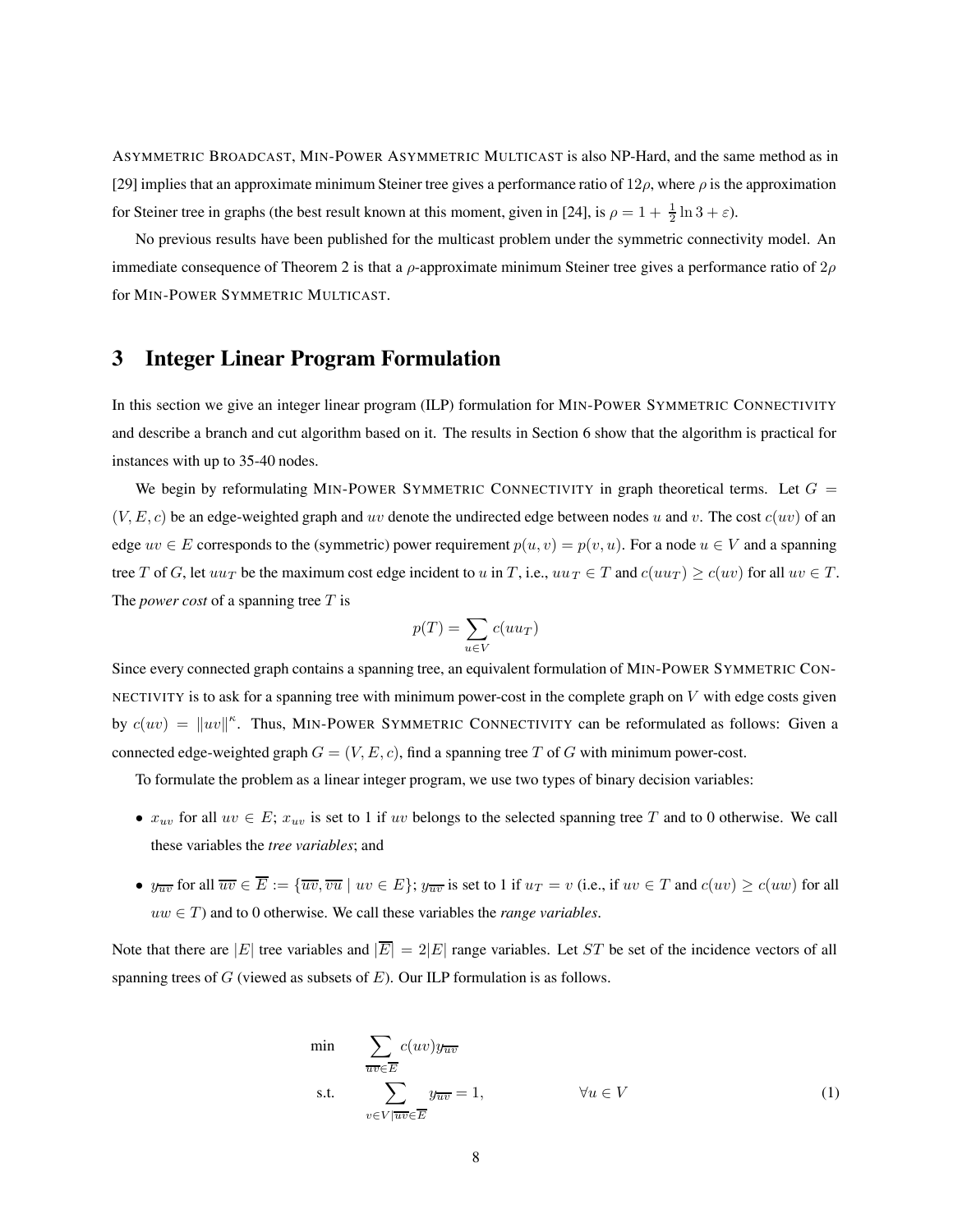

Figure 4: Let  $x_e = 1/2$  for all edges in the picture ( $x_e = 1$ , if there are two parallel edges). Let range variables  $y_{\overline{u_2v}}$ be equal to 1/2 for  $v = u_1, u_3$ , and to 0 otherwise. Then constraints of type (1) and (2), are satisfied, but the constraint (4) is violated for  $S = \{u_1, u_2\}.$ 

$$
x_{uv} \le \sum_{\overline{uw} \in \overline{E}|c(uw) \ge c(uv)} y_{\overline{uw}}, \qquad \forall \overline{uv} \in \overline{E}
$$
 (2)

$$
x \in \text{conv}(ST)
$$
  
\n
$$
x \in \{0, 1\}^{|E|}
$$
  
\n
$$
y \in \{0, 1\}^{|E|}
$$

The constraints (1) enforce that we select exactly one range variable for every node  $v \in V$ , i.e., we properly define the range of each node. The constraints (2) enforce that an edge  $uv$  is included in the tree only if the range of each endpoint is at least the cost of the edge. The constraints (3) enforce that the tree variables indeed form a spanning tree. There are several well known linear descriptions for (3). We use the following, most famous formulation:  $x \in \text{conv}(ST) \Leftrightarrow x \ge 0, \sum_{e \in E} x_e = |V| - 1$  and  $\sum_{e \in \gamma(S)} x_e \le |S| - 1$  for all  $S \subseteq E$ , where  $\gamma(S)$  is the set of edges of  $E$  with both ends in  $S$ .

To solve the ILP we use branch and cut, i.e., we drop the integrality constraints and solve the corresponding LP relaxation. If the solution of the LP is integral, we have found the optimal solution, otherwise we select a variable with a fractional value and split the problem into two subproblems by setting the variable to 0 and 1 in the subproblems. We solve the subproblems recursively and disregard a subproblem if its LP bound is worse than the best known solution.

Since there are an exponential number of inequalities in this formulation of spanning trees, we can not solve the LP directly. Instead, we start with a small subset of these inequalities and algorithmically test whether the LP solution violates an inequality which is not in the current LP. If so, we add the inequality to the LP, otherwise we have found the solution of the LP with the exponential number of inequalities. The inequalities added to the LP if needed are called *cutting planes*, algorithms that find violated cutting planes are called *separation algorithms*.

In our case, the initial LP consists of the constraints (1) and (2), the constraint  $\sum_{e \in E} x_e = |V| - 1$ , and the bound constraints, i.e., the constraints  $0 \le x \le 1$  and  $0 \le y \le 1$ . The only constraints added on demand are the constraints  $\sum_{e \in \gamma(S)} x_e \le |S| - 1$  for all  $S \subseteq E$ . A separation algorithm for these inequalities is due to Padberg and Wolsey [20].

The running time of a branch and cut algorithm can be improved by tightening the LP relaxation, i.e., by finding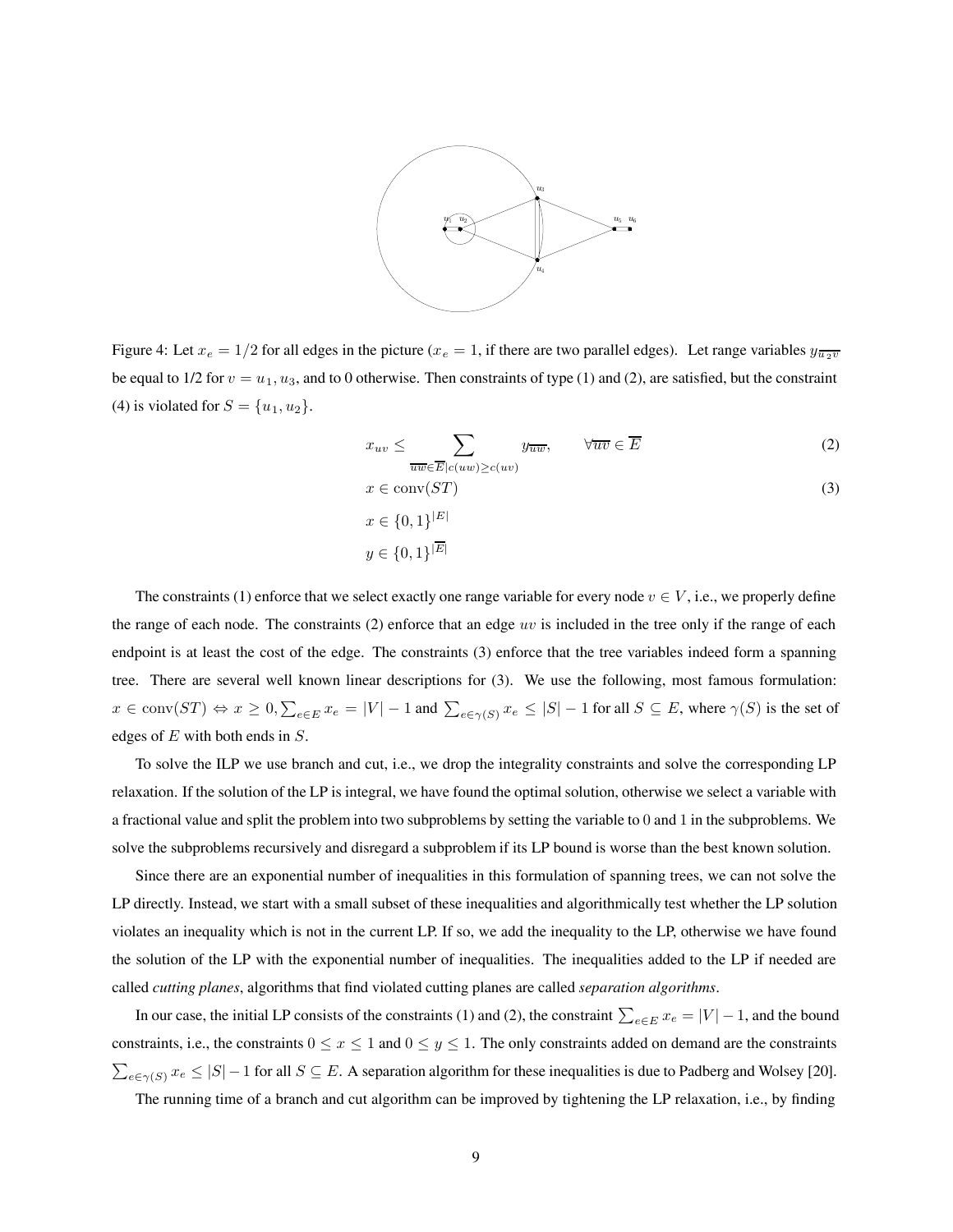additional inequalities which are valid for all integer points, but may be violated by solutions to the LP relaxation (Figure 4 shows an example). We use the following class of valid inequalities. Let  $S \subset V$ . For every  $u \in S$  let  $u_S \in V \setminus S$  so that  $c(uu_s) \leq c(uv)$  for all  $v \in V \setminus S$ . The inequality

$$
\sum_{u \in S} \sum_{v \in V | c(uv) \ge c(uus)} y_{\overline{uv}} \ge 1
$$
\n(4)

is valid for the problem above. We can argue as follows. There is at least one edge in the spanning tree  $T$  crossing the cut S. Let uv be such an edge and  $u \in S$ . Then  $c(uv) \ge c(uu s)$  and the range of u is at least  $c(uv)$ . Thus  $\sum_{v \in V | c(uv) \ge c(uu_S)} y_{\overline{uv}}$  is one and the inequality is valid.

Since we do not have a separation algorithm for these inequalities, we use the following heuristic to separate some of them. We chose an arbitrary node u. For every node  $v \in V \setminus \{u\}$ , we compute the minimal directed cut from u to v and from v to u, where the capacity of an edge xy is given by  $\sum_{xw|c(xw)\geq c(xy)} y_{xw}$ . For all computed cuts, we test whether the corresponding inequality is violated.

## **4 Analysis of the MST Algorithm**

In this section we show that computing an MST gives a 2-approximation for MIN-POWER SYMMETRIC CONNEC-TIVITY; this result is implicit in the work of Kirousis, Kranakis, Krizanc, and Pelc [16]. Then we give an example showing that the approximation factor of 2 is tight, and discuss modifications of the MST algorithm for handling given bounds on node transmission ranges.

**Theorem 2** Let  $G = (V, E, c)$  be an edge-weighted graph. Computing an MST with respect to c gives a 2-approximation *for* MIN-POWER SYMMETRIC CONNECTIVITY*.*

**Proof:** Let  $c(T) = \sum_{uv \in F} c(uv)$ . Claim 2 of Theorem 3.2 in [16] is equivalent to

$$
p(T) = \sum_{v \in V} \max_{u \mid uv \in F} c(uv) \le \sum_{v \in V} \sum_{u \mid uv \in F} c(uv) = 2c(T)
$$
 (5)

Let u be a vertex incident to an edge of maximum cost. If we root the tree T at u, and use  $v'$  to denote the parent of v in T, since  $\max_{u|uv \in F} c(uv) \ge c(vv')$  we conclude that  $p(T) \ge c(T)$ . Therefore, if  $MST$  is the minimum spanning tree with respect to  $c$  and  $OPT$  is the tree with minimum power-cost, we have

$$
p(MST) \le 2c(MST) \le 2c(OPT) \le 2p(OPT)
$$

The following example shows that the ratio of 2 given in Theorem 2 is tight. Consider  $2n$  points located on a single line such that the distance between consecutive points alternates between 1 and  $\varepsilon < 1$  (see Figure 5) and let  $\kappa = 2$ . Then the minimum spanning tree MST connects consecutive neighbors and has power-cost  $p(MST) = 2n$ .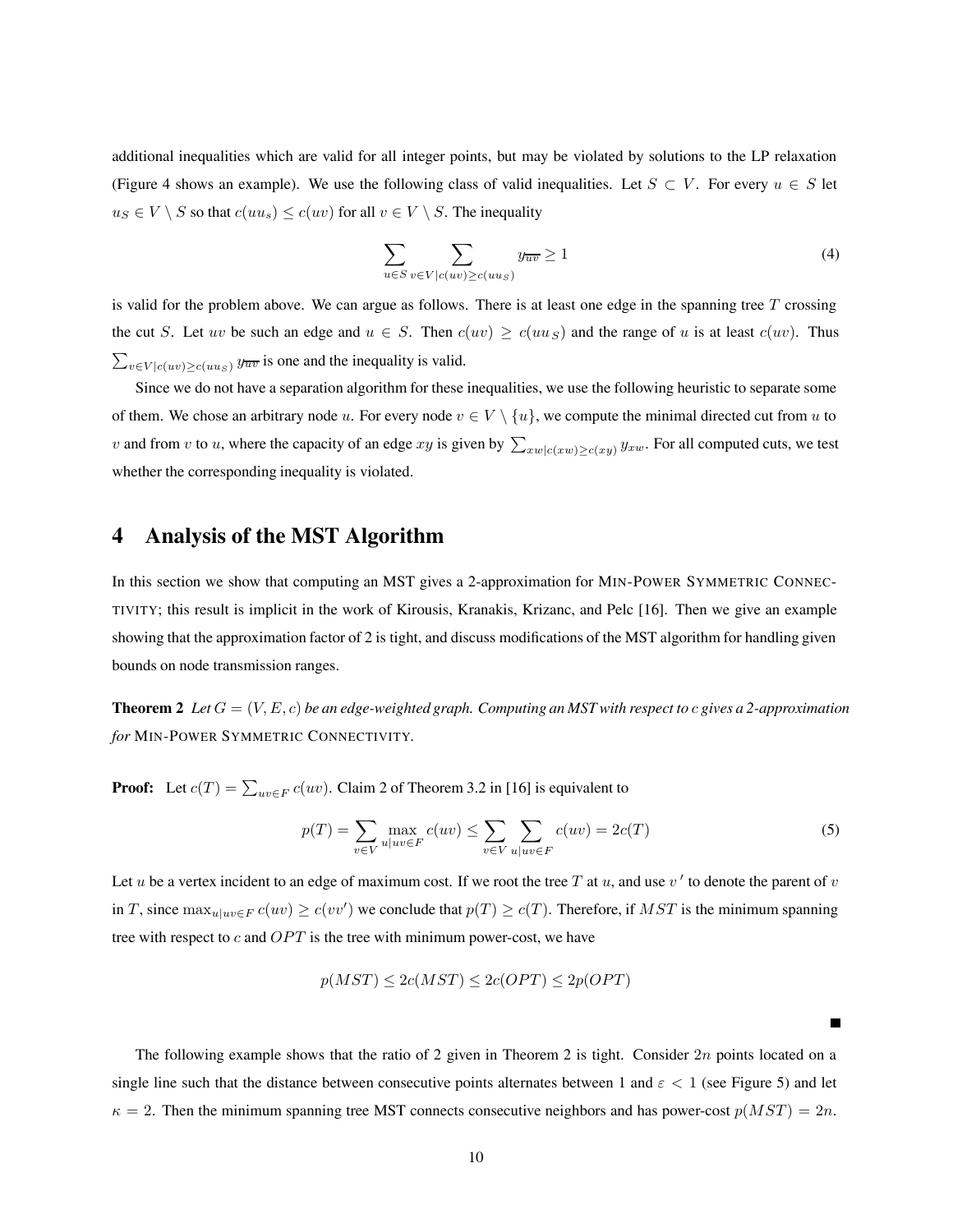

Figure 5: Tight example for the performance ratio of the MST algorithm ( $\kappa = 2$ ). (a) The MST-based range assignment needs total power 2n. (b) Optimum range assignment has total power  $n(1+\varepsilon)^2 + (n-1)\varepsilon^2 + 1 \rightarrow n+1$ .

On the other hand, the tree T with edges connecting each other node (see Figure 5(b)) has power-cost equal  $p(T)$  =  $n(1+\varepsilon)^2 + (n-1)\varepsilon^2 + 1$ . When  $n \to \infty$  and  $\varepsilon \to 0$ , we obtain that  $p(MST)/p(T) \to 2$ .

Our MIN-POWER SYMMETRIC CONNECTIVITY formulation assumes that node transmission ranges can be arbitrary non-negative numbers. In practice node specific lower- and upper-bounds on the transmission ranges may be required. All the algorithms in this paper (including the MST algorithm) apply to the graph version of MIN-POWER SYMMETRIC CONNECTIVITY. Hence, they can easily handle upper-bounds on transmission ranges by assigning infinity cost to edges that cannot be established as bidirected links due to the imposed upper-bounds.

Handling the lower-bounds on transmission ranges is not straightforward. We propose the following modification of the MST algorithm.

- 1. Assign to each node the minimum allowed transmission range.
- 2. Compute the connected components in the graph induced by the biconnected links established by the assignment in Step 1.
- 3. For each two components C and  $C'$ , compute a connection cost which is the minimum increase in power necessary to establish a bidirectional link between some vertex in  $C$  and some vertex in  $C'$ .
- 4. Construct a complete graph  $G'$  with the connected components as vertices and connection costs as edge costs.
- 5. Increase power ranges according to the MST in the graph  $G'$ .

**Theorem 3** *The MST algorithm modified as above has an approximation factor of 2 for* MIN-POWER SYMMETRIC CONNECTIVITY *problem with lower-bounds on transmission ranges.*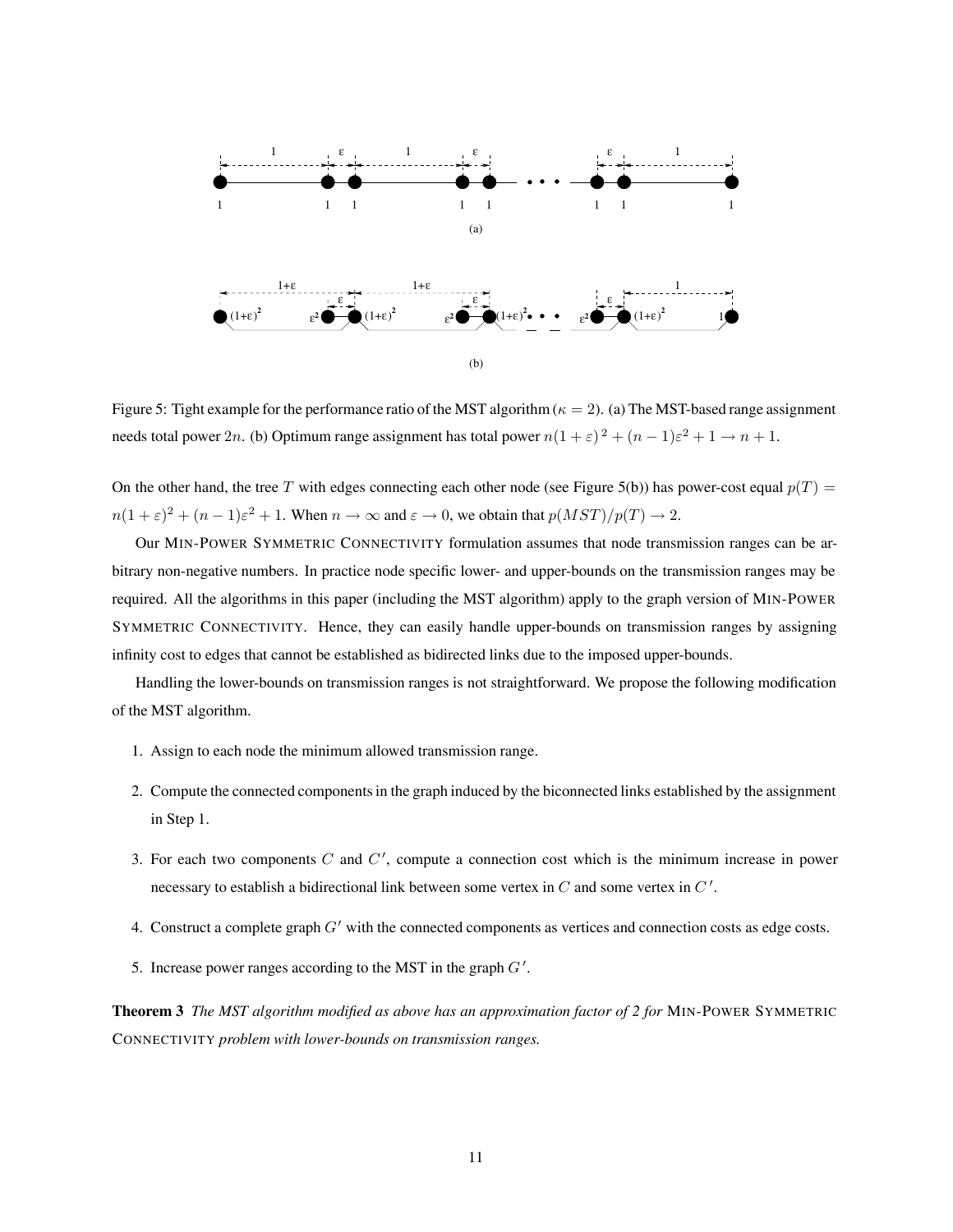# **5** *k***-Restricted Approach to Symmetric Min-Power Connectivity Approximation**

We first give definitions of k-restricted decompositions and prove an upper bound on the power-cost of such decompositions. Then we will describe approximation algorithms whose approximation ratios follow from the performance ratios of Steiner tree algorithms in graphs.

### **5.1** *k***-Restricted Decompositions**

A k-restricted decomposition Q of an undirected tree T is a partition of T into subtrees  $T_1, T_2, \ldots, T_p$  each containing at most k vertices such that each edge of T belongs to exactly one subtree  $T_i$ . The power-cost  $p(Q)$  of Q is defined to be the sum of the power-costs of all of its elements, i.e.,  $p(Q) = \sum_{T_i \in Q} p(T_i)$ . The tight example for Theorem 5 in Figure 7 gives examples of 3-restricted decompositions.

The following theorem and its proof are similar to the results of [13, 4] on the k-restricted Steiner ratio. Our current theoretically best approximation algorithm does not make use of this theorem, but we use the theorem to establish the performance ratio of more practical algorithms derived from [2, 32].

**Theorem 4** *For every weighted tree* T *and every*  $k \geq 1$ *, there is a*  $2^k$ -restricted decomposition Q of T such that  $p(Q) \leq (1 + 1/k)p(T)$ *.* 

**Proof:** Without loss of generality we can assume that all edge costs are different. Let the endpoints r and s of the heaviest edge h of T be the *roots* of T, which means that two subtrees of  $T - \{h\}$  are rooted at r and s, respectively. Then each vertex v of T, except r and s, has a unique parent. We call the vertices adjacent to v, other than the parent of v (if defined), the children of v. For each vertex v of T, we sort the edges connecting v to its children in increasing order of their cost. For the most costly such edge e we define  $next(e) = f$ , where f is the edge connecting v to its parent (if v has a parent), or  $f = h$  if v does not have a parent; for every other edge e we define  $next(e) = e'$ , where  $e'$  is the next edge (in the sorted order above) connecting v to one of its children.

We now construct a rooted directed binary (with arcs going toward the root) tree  $B$  as follows. The vertices of  $B$ are the edges of T and the root of B is h, the heaviest edge of T. The arcs of B consist of arcs  $(e, next(e))$  for each edge e of T. It is immediate that every vertex  $e = uv$  of B has at most two incoming arcs. Indeed, if  $e = rs$ , then only the most costly edge of  $T \setminus \{e\}$  incident to r and the most costly edge of  $T \setminus \{e\}$  incident to s have e as a parent. For each other edge  $e = uv$  of T, where v is the parent of u, there is at most one arc coming into e from the vertex of B representing the most costly edge of  $T \setminus \{e\}$  incident to u, and at most one arc coming into e from the vertex of B representing the edge of T between v and one of its children that precedes  $e$  in the sorted order above. Note that each vertex of  $B$  has an associated cost since it represents an edge of  $T$ .

Let  $B_i$  be the set of vertices of B in distance i from the root h. There is an integer  $0 \leq l \leq k$  such that  $\sum_{j \mid j \equiv l \pmod{k}} c(B_j) \leq \frac{1}{k}c(B) = \frac{1}{k}c(T)$ , and let  $\overline{B} = \bigcup_{j \mid j \equiv l \pmod{k}} B_j$ . The removal of every edge outgoing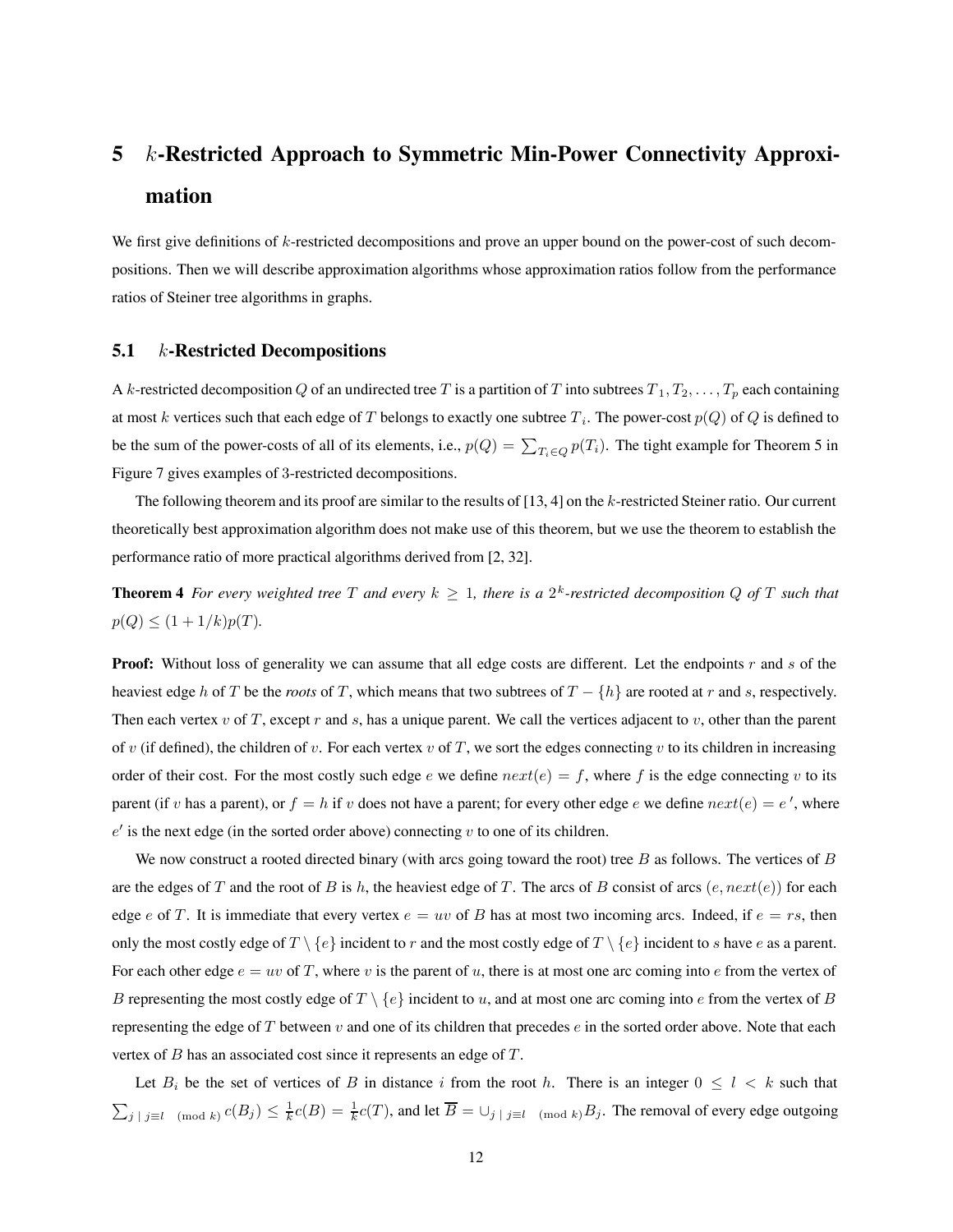from  $\overline{B}$  decomposes B into subtrees  $Q_i$  corresponding to subtrees  $T_i$  of T. The number of vertices in  $Q_i$  is at most  $2<sup>k</sup> - 1$  since  $Q<sub>i</sub>$  is a binary tree of height at most  $k - 1$ . Therefore, each  $T<sub>i</sub>$  has at most  $2<sup>k</sup>$  vertices. We denote by  $Q$ the  $2^k$ -restricted decomposition of T into  $T_i$ 's.

Let  $e_i = (v_i, u_i)$  be the root of  $Q_i$  (note that  $e_i \in \overline{B}$ ) and, if  $e_i \neq (r, s)$ , rename  $v_i$  and  $u_i$  such that  $u_i$  is the parent of  $v_i$  in T. By the construction of B, we have that  $\max_{u \mid uu_i \in E(T_i)} c(uu_i) = c(e_i)$ . Then we have:

$$
p(T_i) \le c(e_i) + \sum_{v \in V(T_i) \setminus \{u_i\}} \max_{(v,u) \in E(T)} c(v,u).
$$

For  $i \neq j$ , the sets  $V(T_i) \setminus \{u_i\}$  and  $V(T_j) \setminus \{u_i\}$  are disjoint. We conclude that

$$
p(Q) = \sum_{i} p(T_i)
$$
  
\n
$$
\leq \sum_{v \in V(T)} \max_{(v,u) \in E(T)} c(v,u) + \sum_{i} c(e_i)
$$
  
\n
$$
\leq p(T) + c(\overline{B})
$$
  
\n
$$
\leq p(T) + \frac{1}{k}c(T)
$$
  
\n
$$
\leq (1 + \frac{1}{k})p(T).
$$

A subtree of T consisting of a pair of edges sharing a node is called a *fork*. So a 3-restricted decomposition Q of T consists of forks and individual edges. The following theorem is the analogue of the Steiner tree theorem in [31], but has a completely different proof.

## **Theorem 5** For every tree T, there is a 3-restricted decomposition Q of T such that  $p(Q) \leq \frac{5}{3}p(T)$ .

**Proof:** The proof proceeds in three steps. First we partition the edges of T into disjoint components using structural information derived from power requirements. Then we construct a weighted subgraph of the line graph of each component, which we refer to as the "consecutive" line graph. Finally, we show that the consecutive line graph of each component has a matching exceeding a certain weight; the edges in these matchings give the forks in the desired 3-restricted decomposition of T .

To describe how we partition the edges of  $T$  (see Figure 6(a)) we need to introduce some additional notations. Let  $max(u)$  be the maximum edge of T incident to a vertex  $u$ .<sup>1</sup> For each vertex  $u$ , we direct the edge  $max(u)$  away from u. An edge uv is called *root* if it is directed both ways (i.e.,  $max(u) = max(v) = uv$ ), and called *bridge* if it remains undirected (i.e.,  $max(u) \neq uv$  and  $max(v) \neq uv$ ). In the power-cost of T, roots are counted twice (for both endpoints), bridges are not counted at all, and all other edges are counted exactly once. Thus, denoting by  $R$  the set of

<sup>&</sup>lt;sup>1</sup>W.l.o.g., we assume that no two edges of  $T$  have the same cost.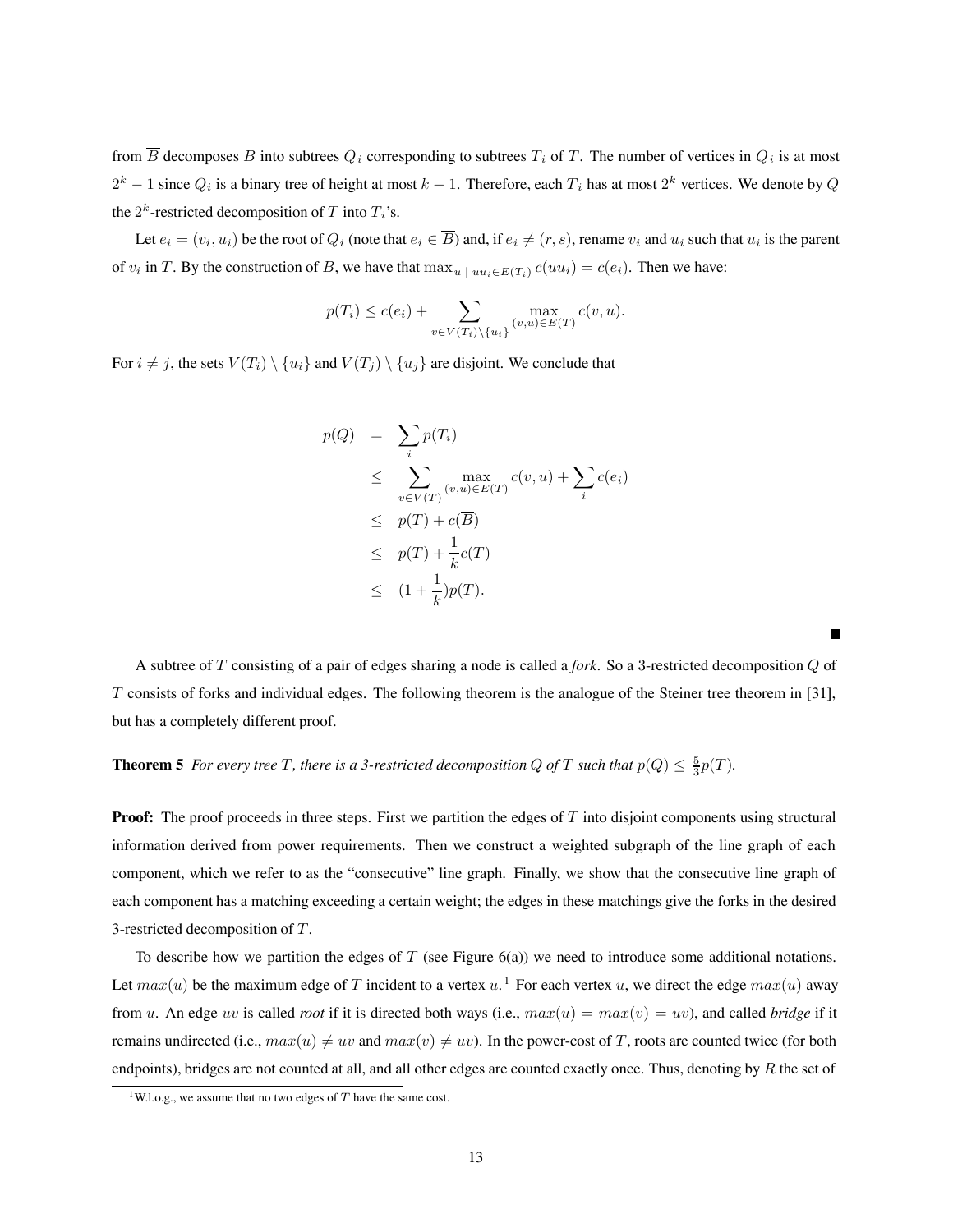

Figure 6: (a) Partitioned tree T. Each vertex has a single outgoing arc denoting its maximum incident edge, double arcs are roots and dashed edges are bridges. (b) Consecutive line graphs for the components. Vertices represent edges of T; "consecutive" forks of T are represented by the solid edges, "parity" edges are dashed.

roots and by  $B$  the set of bridges, we have:

$$
p(T) = c(T) + c(R) - c(B)
$$
\n(6)

The edges of T are partitioned as follows. First, we start with the connected components of  $T - B$ ; note that each such component contains exactly one root. Then we add each bridge  $b$  of  $B$  to one of the two adjacent components of  $T - B$ , such that each component gets at most one bridge. A bridge assignment with this property is obtained by selecting an arbitrary vertex  $v_0$  and assigning to each component of  $T - B$  not containing  $v_0$  the unique adjacent bridge on the path to  $v_0$ . We denote by  $D$  the resulting partition.

A fork  $(e_1 = uv, e_2 = u'v)$  is called *consecutive* if  $c(e_1) < c(e_2)$  and there is no edge  $e \in D$  incident to v such that  $c(e_1) < c(e) < c(e_2)$ . For each component  $D \in \mathcal{D}$ , the *consecutive line graph*  $L_D$  is defined as follows (see Figure 6(b)):

- vertices of  $L_D$  are the edges of  $D$
- $-L_D$  has "consecutive" edges connecting each consecutive forks of D, and at most two "parity" edges connecting the root of  $D$  and the second most expensive non-root edge incident to each end of the root
- for every edge  $(e_1, e_2)$  of  ${\cal L}_D, w(e_1, e_2) = \min\{c(e_1), c(e_2)\}$

By construction, each edge of  $L_D$  corresponds to a fork of D. Therefore, each matching X of  $L_D$  corresponds to a 3-restricted decomposition of  $D$  (edges of  $X$  correspond to forks and isolated vertices correspond to isolated edges) which we denote  $Q_X$ . It is easy to see that  $p(Q_X)=2c(D) - w(X)$ .

The theorem follows if, for each  $D \in \mathcal{D}$ , we find a matching  $X_D$  in  $L_D$  such that

$$
w(X_D) \ge \frac{c(D) - c(r_D) + c(b_D)}{3} \tag{7}
$$

where  $c(D)$  is the total cost of the edges in D,  $r_D$  is the single root in D, and  $b_D$  is the single bridge in D, if one exists. Indeed,

$$
p(\bigcup_{D \in \mathcal{D}} Q_{X_D}) = \sum_{D \in \mathcal{D}} (2c(D) - w(X_D))
$$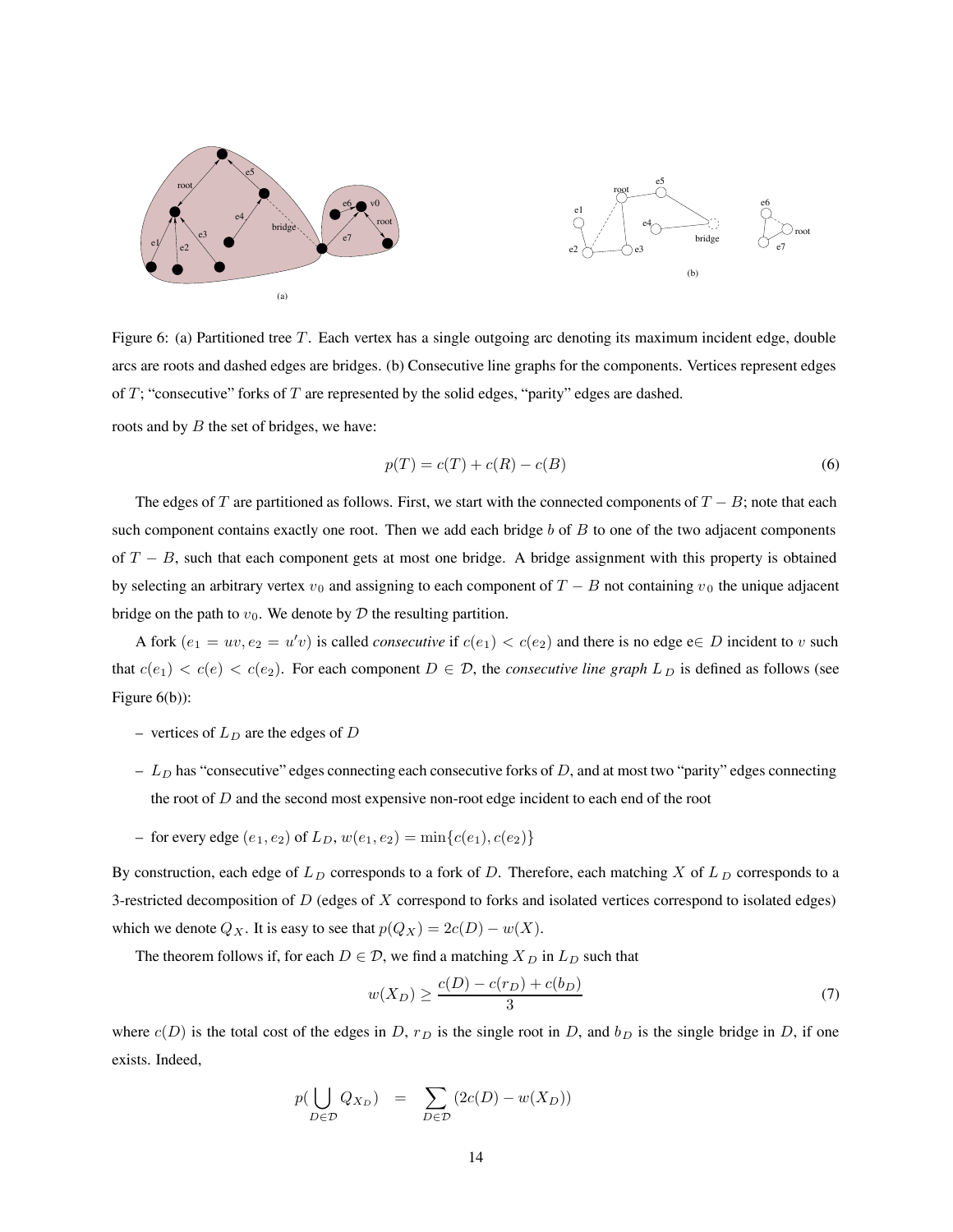$$
\leq \sum_{D \in \mathcal{D}} \left( \frac{5}{3}c(D) + \frac{1}{3}c(r_D) - \frac{1}{3}c(b_D) \right)
$$
  
=  $\frac{5}{3}c(T) + \frac{1}{3}c(R) - \frac{1}{3}c(B)$   
 $\leq \frac{5}{3}p(T)$ 

Ĭ where the last inequality comes from (6) and the fact that  $c(T) \leq p(T)$ , as in the proof of Theorem 2.

By Edmonds' theorem [19] it is sufficient to construct a fractional matching  $X_D$  satisfying (7). A *fractional matching* of  $L_D$  is an assignment of nonnegative fractions  $x(e_1, e_2)$  to every edge  $(e_1, e_2) \in L_D$  such that

- (i) the sum of fractions assigned to the edges incident to a vertex  $e$  of  $L<sub>D</sub>$  is at most 1, and
- (ii) the sum of fractions assigned to all edges with both endpoints in a set of  $2k + 1$  vertices of  $L<sub>D</sub>$  is at most k.

The weight of a fractional matching  $X_D$  is given by

$$
w(X_D) = \sum_{(e,e') \in E(D)} x(e,e')w(e,e')
$$

We construct a fractional matching  $X_D$  by assigning 1/3 to each consecutive edge (e<sub>1</sub>, e<sub>2</sub>) of  $L_D$ . This fractional matching satisfies (i) since each  $e \in D$  is incident to at most 3 consecutive edges of  $L_D$  (if e is not the root  $r_D$ , then it participates to one consecutive edge of  $L<sub>D</sub>$  as  $e<sub>1</sub>$ , and to at most two edges as  $e<sub>2</sub>$ ; the root participates as the heaviest end in up to two edges). Condition (ii) follows from the fact that consecutive edges form a tree. Since every vertex  $e$ of  $L_D$  except the root participates in exactly one consecutive fork  $(e_1, e_2)$  as  $e_1$ , we get that the weight of  $X'_D$  is equal to  $(c(D) - c(r_D))/3$ .

If D has no bridge then (7) follows. Otherwise we modify  $X_D$  such that the weight increases by  $c(b_D)/3$  as follows. Let  $P = (b_D = e_0, f_0, e_1, f_1, ..., e_k, f_k, e_{k+1} = r_D)$  be the unique path of consecutive edges of  $L_D$ , where  $f_i = (e_i, e_{i+1}), i = 1, \ldots, k$  are edges of  $L_D$  corresponding to consecutive forks in D. We add 1/3 to  $x(f_i)$ ,  $i = 0, 2, 4, \ldots$ , and subtract 1/3 from  $x(f_i)$ ,  $i = 1, 3, \ldots$  Since both  $b_D$  and  $r_D$  participate in at most two consecutive forks, the above change leads to a feasible fractional matching (the sum of fractions assigned to the edges incident to each intermediate vertex of P remains the same). If k is even then the total weight of X  $_D$  increases by at least  $c(b_D)/3$ since  $w(f_{2l-1}) = c(e_{2l-1}) < c(e_{2l}) = w(f_{2l}), l = 1, ..., k/2$  and we are done.

If k is odd we add back 1/3 to  $x(f_k)$  to guarantee increasing  $w(X_D)$  by at least  $c(b_D)/3$ . If  $e_k$  has degree 2 in  $L_D$  then we are done, since the sum of all fractions assigned to the edges incident to  $e_k$  equals to 1. Otherwise,  $e_k$ has degree 3 and we need to further modify  $X_D$  in order to make it a feasible fractional matching. Let v be the vertex of T common to  $e_k$  and  $r_D$ . Since  $f_k = (e_k, e_{k+1} = r_D)$  is a consecutive fork,  $e_k$  is the most expensive non-root edge of D incident to v. Let e be the second most expensive non-root edge of D incident to v. Since e and  $e_k$  form a consecutive fork,  $L_D$  contains the edge  $(e, e_k)$ . Recall that  $L_D$  also contains a parity edge  $(e, r_D)$ . We modify  $X_D$  as follows:

(1) If  $e_{k-1} \neq e$  (i.e.,  $e_{k-1}$  is not adjacent to the root), then we subtract 1/3 from  $x(e, e_k)$  and set  $x(e, r_D)$  to 1/3.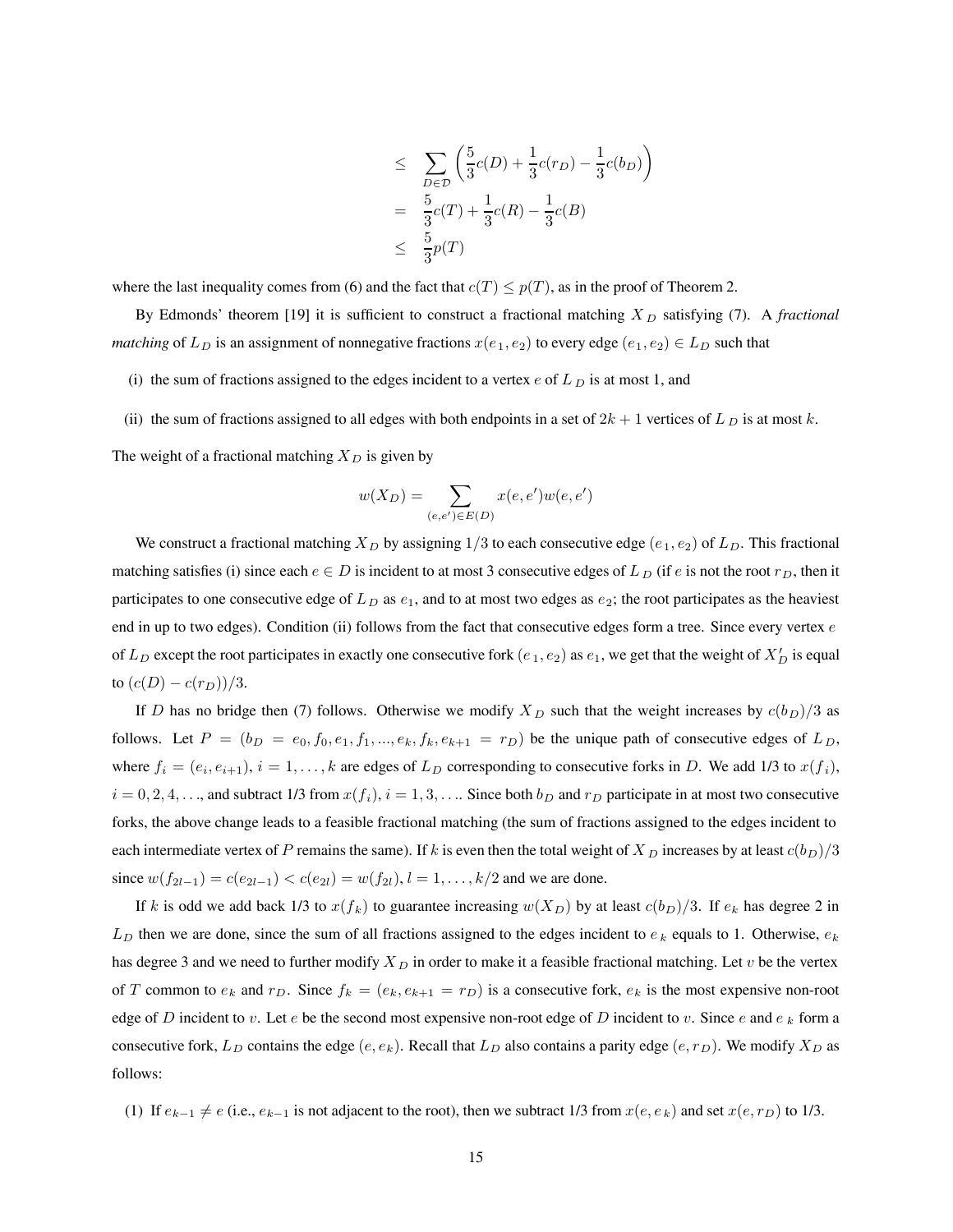

Figure 7: (a) Tight example for Theorem 5: a single node is connected via cost-2 edges to  $k$  nodes, each of which is in turn connected via a cost-1 edge to a leaf. The total power-cost of this tree is  $2 + 2k + k = 3k + 2$ . (b-c) Two minimum 3-restricted decompositions: the power-cost of (b) is  $5k$  since each of k forks has power-cost 5; and the power-cost of (c) is  $6\frac{k}{2} + 2k = 5k$  since each of  $\frac{k}{2}$  upper forks has power-cost 6 and each of k single-edge components has power-cost 2.

(2) If  $e_{k-1} = e$  (i.e.,  $e_{k-1}$  is adjacent to the root), then we subtract 1/3 from  $x(f_{k-1})$  and set  $x(e = e_{k-1}, r_D)$  to 1/3.

In both cases, the resulting sums of fractions assigned to the edges incident to  $e_k$ , respectively to  $r_D$ , are equal to 1, and hence  $X_D$  satisfies (i). In case (1), the condition (ii) is valid since edges with non-zero fraction in  $X_D$  continue to form a tree. In case (2), the condition (ii) is still valid: the graph given by the edges with non-zero fraction has only one cycle, and therefore any set of  $2k + 1$  vertices of  $L<sub>D</sub>$  induces a subgraph with at most  $2k + 1$  edges with non-zero fraction (each of them having fraction  $1/3$ ).

**Remark:** The bound of Theorem 5 is tight (see Figure 7).

### **5.2 Approximation Algorithms**

All approximation algorithms described below have approximation ratios defined in terms of  $\rho_k$ , where  $\rho_k$  is the supremum, over all trees  $T$ , of the ratio of the power-cost of the minimum power-cost  $k$ -restricted decompositions to the power-cost of T. Theorem 4 implies that  $\rho_k \leq 1 + \frac{1}{\lfloor \lg k \rfloor}$ , in particular  $\rho_4 \leq \frac{3}{2}$ . Theorem 5 together with the example in Figure 7 imply that  $\rho_3 = 5/3$ , while Theorem 2 together with the example in Figure 5 imply that  $\rho_2 = 2$ .

The following *Greedy Fork-Contraction* (GFC) algorithm, originally formulated for Steiner trees, is based on the notion of *gain*, defined below. For a graph G, denote by mst(G) the minimum cost of a spanning tree. For a set of vertices  $V' \subseteq V(G)$ , we denote by  $G/V'$  the graph obtained after contracting V', i.e., collapsing all vertices of V' into a single vertex. Let G be obtained from  $G_0$  after contracting some subsets of vertices, H be a subtree of  $G_0$ , and  $V_G(H)$  be the set of vertices of G which, seen as subsets of  $V(G_0)$ , intersect  $V(H)$ . The *gain* of H with respect to G is:

$$
gain_G(H) = 2mst(G) - 2mst(G/V_G(H)) - p(H)
$$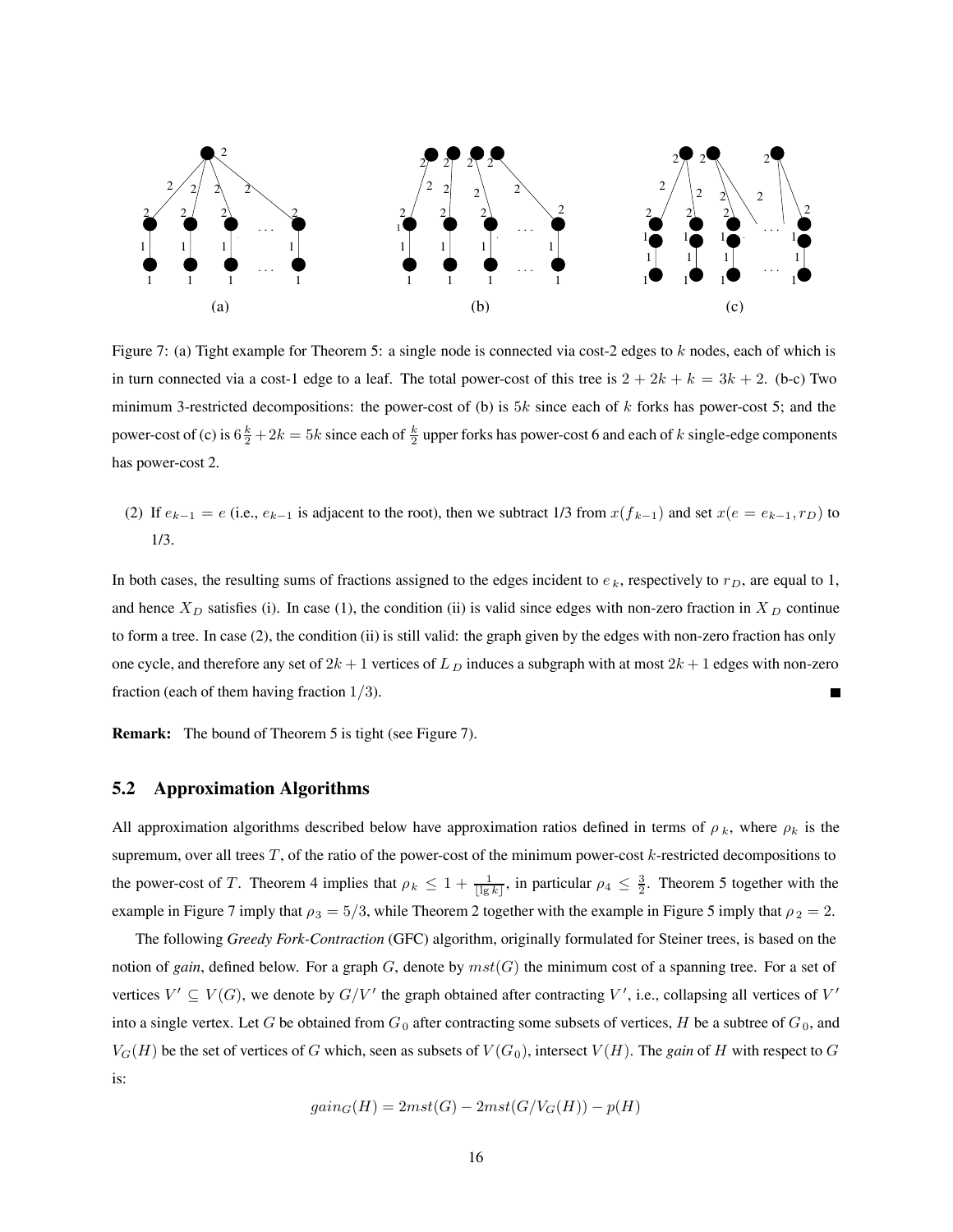**Input:** Edge-weighted graph  $G_0 = (V, E, c)$ **Output:** Spanning tree of *<sup>G</sup>*<sup>0</sup>

 $G \leftarrow G_0, H \leftarrow \emptyset$ **Repeat forever** Find a fork *K* from  $G_0$  with maximum  $g = gain_G(K)$ **If**  $g \leq 0$  **then exit repeat** *H* ← *H* ∪ *K*, *G* ← *G*/*V<sub>G</sub>*(*K*) **Output**  $MST(G) \cup H$ 

Figure 8: The Greedy Fork-Contraction algorithm.

where  $p(H)$  is the power-cost of H in the original graph  $G_0$ . It has been proved in [31] that the GFC algorithm described in Figure 8 has a performance ratio no larger than the arithmetic mean of  $\rho_2$  and  $\rho_3$ . Thus we have:

**Theorem 6** *The GFC algorithm for* MIN-POWER SYMMETRIC CONNECTIVITY *has performance ratio of* <sup>11</sup>/6*.*

A fully polynomial approximation scheme for finding optimal 3-restricted Steiner trees is given in [21], building on [5]. Theorem 5 implies our main result:

**Theorem 7** *The algorithm of [21] has a performance ratio of*  $\frac{5}{3} + \epsilon$  *for* MIN-POWER SYMMETRIC CONNECTIVITY.

Unfortunately, this algorithm is impractical. It is also possible to apply other Steiner tree algorithms, e.g., the algorithm in [2] gives an approximation factor of  $\frac{\rho_2}{2} + \frac{\rho_3}{6} + \frac{\rho_4}{3} \le \frac{16}{9}$ , while the k-restricted Relative Greedy Algorithm in [32] gives a factor of  $1 + \ln 2 + \epsilon$ .

## **6 Experimental Study**

We have implemented the exact branch and cut algorithm described in Section 3 (OPT) and the greedy fork-contraction algorithm in Figure 8 (GFC). Since there are no existing algorithms to compare against, to provide a better basis for assessing the quality of these algorithms we have included in our experimental study three simple and natural heuristics:

• A simple edge-switching (ES) heuristic that starts from the MST, and repeatedly replaces a tree edge with a non-tree edge re-establishing connectivity. At every step, the algorithm chooses the pair of edges that results in the largest reduction in power cost; the process is repeated as long as improvement is still possible. We simulated a distributed implementation of the algorithm in which only non-tree edges that connect nodes within 10 tree-hops from each other are considered for switching.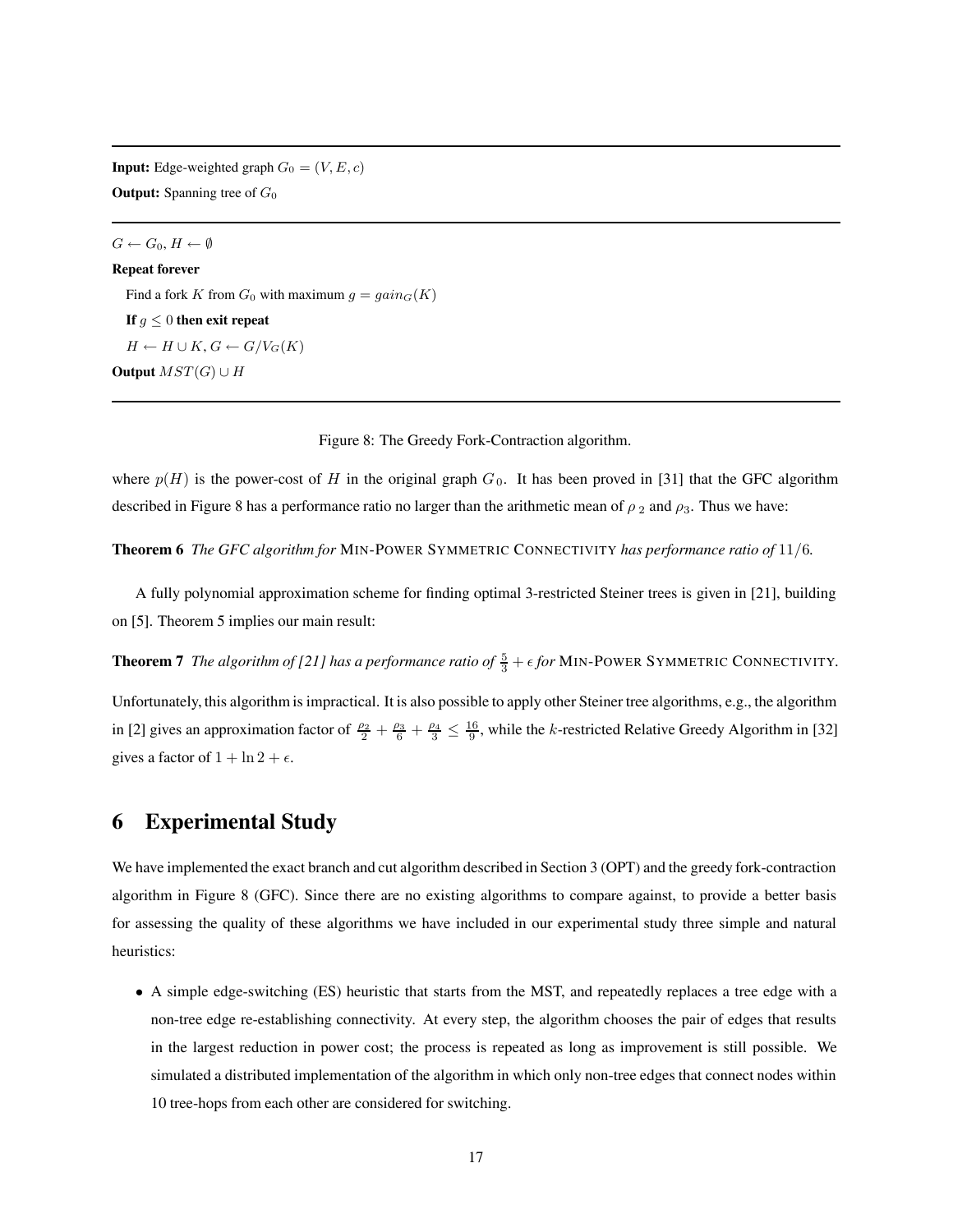- A heuristic performing both edge and fork switching (EFS). At every step the algorithm chooses an edge or fork whose addition to the tree leads to the largest reduction in power cost. Unlike GFC, forks are not contracted, which means that an edge of an added fork can be later removed from the tree by other edge or fork switches.
- A Kruskal-like heuristic (KR) that starts with isolated nodes and iteratively adds an edge connecting two different components with *minimum increase* in power cost. A similar heuristic (called incremental search) was studied by Chu and Nikolaidis for computing low-power MIN-POWER ASYMMETRIC BROADCAST trees in a mobile environment [7].

We included in our comparison faster versions of OPT and GFC, OPT-D and GFC-D, which speed-up the computation by working on the Delaunay graph (see, e.g., [12]) defined by the nodes instead of the complete graph. We also implemented a faster version of EFS, EFS-D, in which only forks consisting of Delaunay edges (but still all non-tree edges) are considered as switching candidates.

Note that, by Theorem 2, both ES and EFS produce solutions within a factor of 2 of optimum since they improve upon an MST for the nodes. A performance of ratio of 2 can be proven for KR as well. Define a new cost function  $\overline{c}(e)$  as follows: if e is not picked by the KR, then  $\overline{c}(e) = c(e)$ , else  $\overline{c}(e)$  is the increase in power cost used by KR to pick e. It can be proven that the minimum spanning tree in  $(V, E, \bar{c})$  is the same as the tree picked by KR in G, and since for every  $e \in E$  we have  $\overline{c}(e) \leq c(e)$ , the optimum solution in  $(V, E, \overline{c})$  has power at most the optimum power in G. An example showing that the performance ratio of 2 is tight for KR in the graph model is given below; the exact performance ratio in  $E^2$  is not known. The  $q + 3$  vertices are  $v_0, v_1, v_2, \ldots, v_{q+2}$ , and the edges have cost: for  $i = 0, 1, \ldots, q$ ,  $c(v_i v_{q+1}) = 1$  and  $c(v_i v_{q+2}) = 2 - \frac{1}{2^i} - \varepsilon$ , and  $c(v_{q+1}v_{q+2}) = \epsilon$ . KR builds a star centered at  $v_{q+2}$  with a power-cost of about 2q, while the optimum solution is a star centered at  $v_{q+1}$  with a power-cost of about q.

All algorithms were implemented in C++, including the branch and bound algorithm whose implementation is built on SCIL [25]. The heuristics were compiled using gpp with -02 optimization, and run on an AMD Duron 600MHz PC. The experiments were run on randomly generated testcases. For each instance size  $n$  between 10 and 100, in increments of 5, 50 different instances were generated by choosing  $n$  points uniformly at random from a grid of size  $10,000 \times 10,000$ .

Table 1 gives the percent improvement over MST and the runtimes for the compared algorithms; solution quality is also presented in graphical form in Figure 9. We report averages over 50 instances of each size; averages marked with an asterisk do not include two instances not solved within one day. The results show that OPT has a practical running time up to 35 nodes, and produces an average improvement over MST of 5-6%. The Delaunay version of OPT has practical runtime up to 60 nodes, but gives slightly worse solutions.

The GFC algorithm, its faster Delaunay version, GFC-D, as well as the natural Kruskal-like heuristic KR are all very fast, but give less than half of the optimum improvement. KR consistently outperforms GFC, while the latter consistently outperforms GFC-D (the runtime of GFC-D is identical to that of GFC in our experiments). The EFS,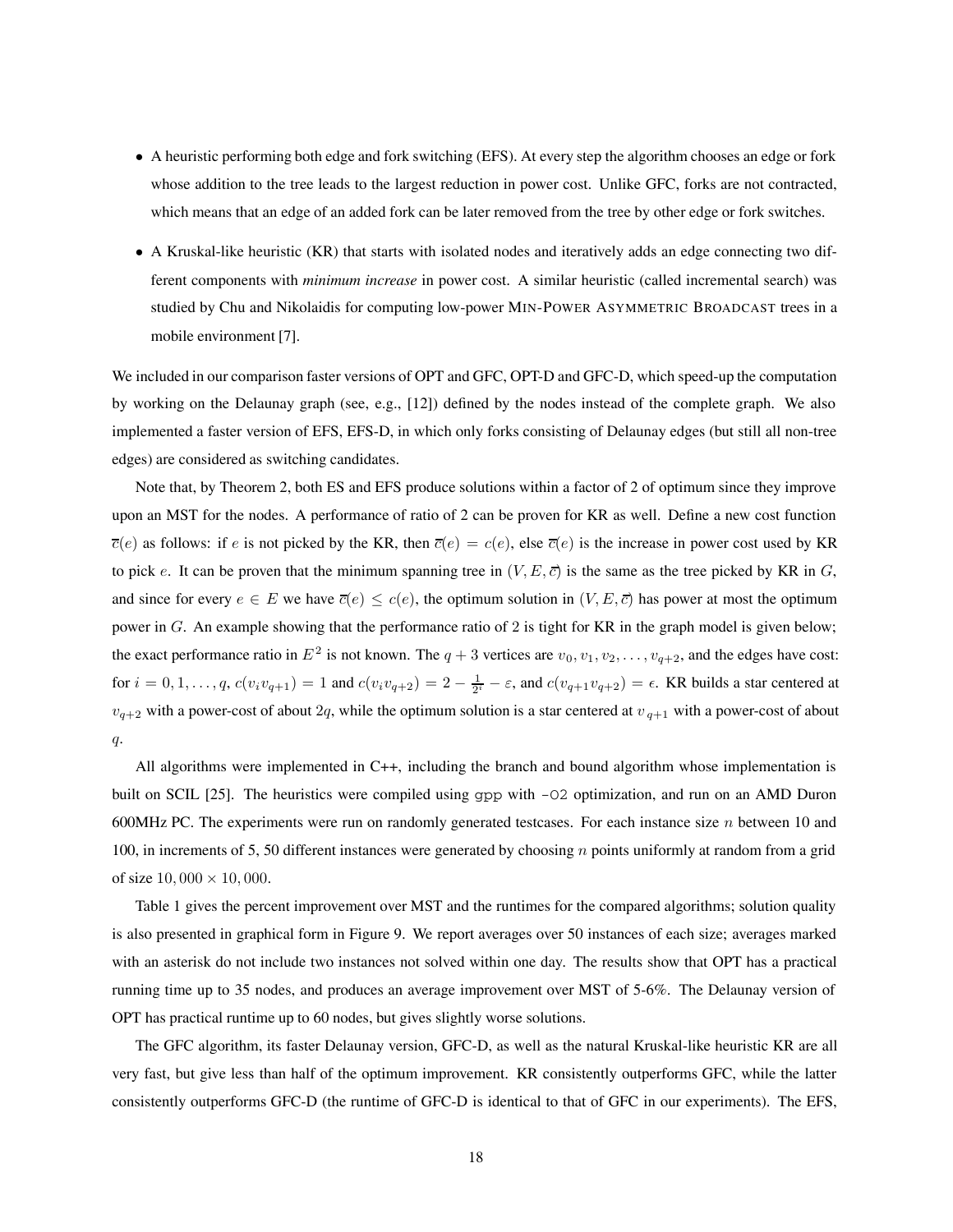| $\mathbf n$ | OPT                      |                                | OPT-D   |            | ES   |            | <b>EFS</b> |            | EFS-D |            | KR   |            | <b>GFC</b> |            | GFC-D |            |
|-------------|--------------------------|--------------------------------|---------|------------|------|------------|------------|------------|-------|------------|------|------------|------------|------------|-------|------------|
|             | $\%$                     | <b>CPU</b>                     | $\%$    | <b>CPU</b> | $\%$ | <b>CPU</b> | $\%$       | <b>CPU</b> | $\%$  | <b>CPU</b> | $\%$ | <b>CPU</b> | $\%$       | <b>CPU</b> | $\%$  | <b>CPU</b> |
| 10          | 4.01                     | 0.67                           | 3.66    | 0.10       | 3.81 | 0.00       | 4.00       | 0.00       | 3.94  | 0.00       | 0.49 | 0.00       | 1.39       | 0.00       | 1.19  | 0.00       |
| 15          | 4.77                     | 5.68                           | 4.26    | 0.43       | 4.48 | 0.00       | 4.70       | 0.02       | 4.51  | 0.00       | 1.72 | 0.00       | 1.56       | 0.00       | 0.48  | 0.00       |
| 20          | 5.84                     | 22.2                           | 5.17    | 1.19       | 5.46 | 0.00       | 5.75       | 0.10       | 5.47  | 0.00       | 2.54 | 0.00       | 2.01       | 0.00       | 1.40  | 0.00       |
| 25          | 5.63                     | 58.9                           | 4.72    | 3.46       | 4.78 | 0.00       | 5.53       | 0.26       | 5.12  | 0.00       | 2.19 | 0.00       | 1.56       | 0.00       | 0.72  | 0.00       |
| 30          | 5.46                     | 201                            | 4.90    | 6.49       | 4.87 | 0.00       | 5.36       | 0.61       | 5.03  | 0.00       | 1.77 | 0.00       | 1.65       | 0.00       | 0.24  | 0.00       |
| 35          | 5.68                     | 712                            | 5.11    | 11.2       | 5.04 | 0.00       | 5.60       | 1.16       | 5.40  | 0.02       | 2.13 | 0.01       | 1.93       | 0.00       | 0.96  | 0.00       |
| 40          | $5.41*$                  | 4725*                          | 4.82    | 52.1       | 5.01 | 0.00       | 5.51       | 2.13       | 5.25  | 0.03       | 1.82 | 0.01       | 1.37       | 0.00       | 0.26  | 0.00       |
| 45          |                          | —                              | 5.37    | 109        | 5.13 | 0.00       | 5.77       | 3.71       | 5.47  | 0.05       | 2.17 | 0.00       | 2.22       | 0.03       | 0.67  | 0.03       |
| 50          |                          | —                              | 5.36    | 181        | 5.55 | 0.02       | 5.90       | 5.50       | 5.62  | 0.05       | 2.45 | 0.00       | 2.03       | 0.02       | 0.33  | 0.02       |
| 55          |                          |                                | 6.09    | 653        | 5.61 | 0.05       | 6.54       | 9.03       | 6.21  | 0.05       | 2.65 | 0.00       | 2.60       | 0.03       | 1.19  | 0.03       |
| 60          |                          | —                              | $5.46*$ | 573*       | 5.25 | 0.05       | 6.06       | 12.48      | 5.73  | 0.06       | 2.31 | 0.00       | 2.15       | 0.05       | 0.50  | 0.05       |
| 65          | $\overline{\phantom{0}}$ | $\qquad \qquad \longleftarrow$ |         |            | 5.01 | 0.05       | 5.80       | 17.9       | 5.56  | 0.09       | 2.30 | 0.04       | 1.65       | 0.03       | 0.38  | 0.03       |
| 70          | —                        | —                              |         | —          | 5.12 | 0.03       | 6.01       | 25.5       | 5.60  | 0.10       | 2.41 | 0.04       | 1.94       | 0.01       | 0.24  | 0.01       |
| 75          |                          | --                             |         | —          | 5.10 | 0.02       | 5.78       | 33.4       | 5.50  | 0.09       | 2.46 | 0.02       | 1.69       | 0.00       | 0.48  | 0.00       |
| 80          |                          |                                |         |            | 5.14 | 0.05       | 6.03       | 44.9       | 5.77  | 0.12       | 2.88 | 0.00       | 2.00       | 0.00       | 0.64  | 0.00       |
| 85          |                          |                                |         |            | 4.73 | 0.06       | 5.69       | 55.0       | 5.37  | 0.16       | 2.52 | 0.00       | 1.82       | 0.00       | 0.39  | 0.00       |
| 90          |                          |                                |         |            | 5.42 | 0.09       | 6.30       | 75.5       | 6.01  | 0.21       | 2.84 | 0.00       | 2.18       | 0.00       | 0.38  | 0.00       |
| 95          |                          |                                |         |            | 5.29 | 0.11       | 6.08       | 101        | 5.81  | 0.26       | 2.35 | 0.00       | 1.73       | 0.05       | 0.19  | 0.05       |
| 100         |                          |                                |         |            | 5.45 | 0.14       | 6.25       | 123        | 6.09  | 0.32       | 2.56 | 0.00       | 2.30       | 0.05       | 0.99  | 0.05       |

Table 1: Average percent improvement over the MST (%) and runtime in seconds (CPU) for the compared algorithms.

EFS-D, and and even the distributed ES heuristic give significantly better solution quality, coming on the average within a fraction of a percent of the optimal improvement, still with a very well scaling runtime.

## **7 Conclusions**

In a more realistic power-attenuation model, the power requirement for supporting a link from node  $u$  to node  $v$ separated by a distance  $r$  is given by

$$
p(u,v) = \frac{r^{\kappa_{uv}}}{\chi_u \sigma_v} \tag{8}
$$

where  $\chi_u > 0$  is the transmission efficiency of node  $u, \sigma_v > 0$  is the signal detection sensitivity threshold of node v, and  $\kappa_{uv}$  is the signal attenuation exponent for the link from u to v. In [1] we show that the corresponding MIN-POWER SYMMETRIC CONNECTIVITY WITH ASYMMETRIC POWER REQUIREMENTS is inapproximable within factor (1 <sup>−</sup>  $\epsilon$ ) ln |V| for any  $\epsilon > 0$  unless  $P = NP$ . The proof in [1] relies on using non-uniform signal attenuation exponents  $\kappa_{uv}$ . An interesting open problem is to settle the approximability status of MIN-POWER SYMMETRIC CONNECTIVITY with uniform exponents.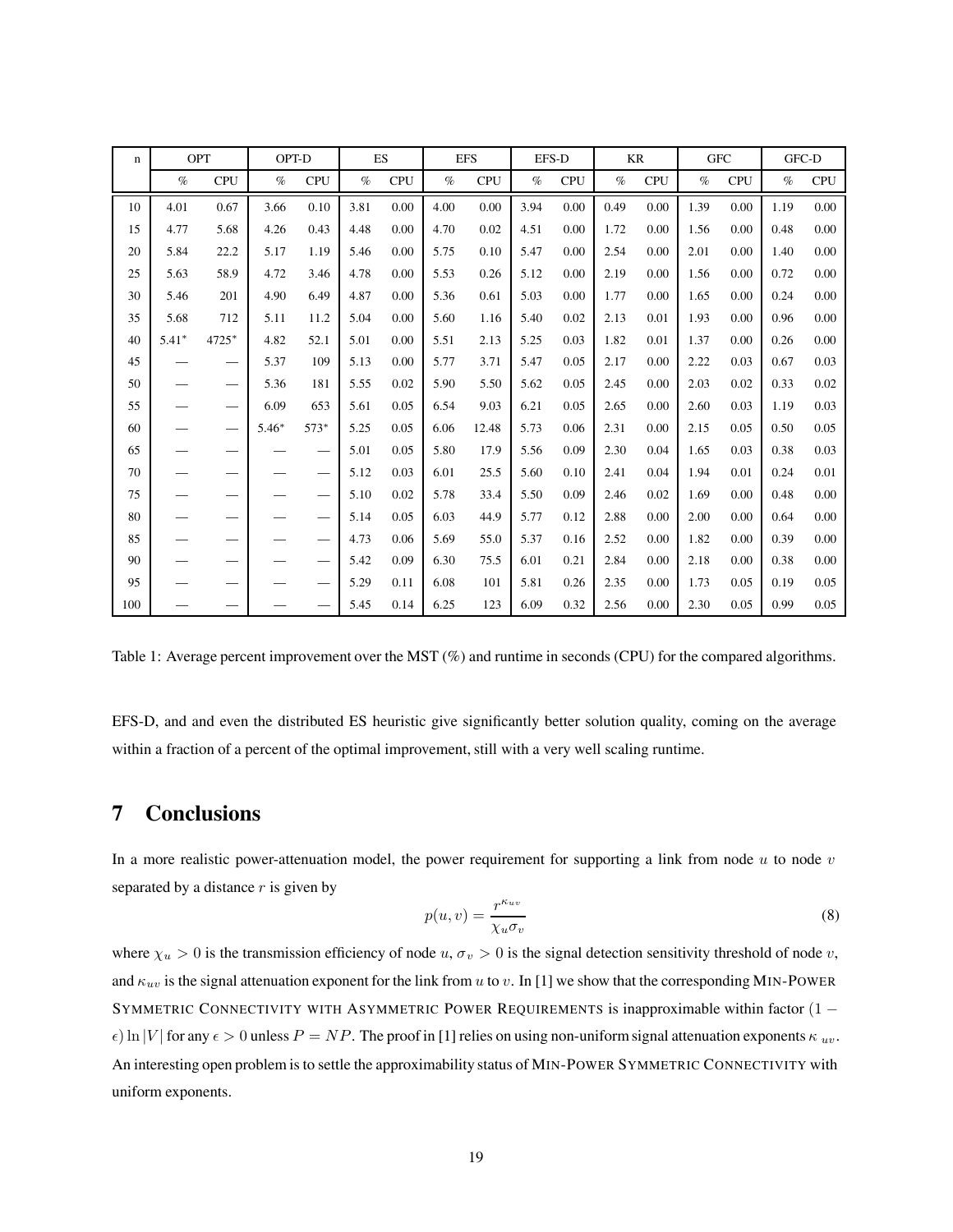

Figure 9: Average percent improvement over the MST for the compared algorithms.

It is also an open question whether MIN-POWER SYMMETRIC CONNECTIVITY can be reduced to the classical STEINER TREE problem in an approximation preserving manner. Such a reduction would allow other well-known STEINER TREE heuristics, such as the 1-Steiner algorithm [15], to be applied to MIN-POWER SYMMETRIC CON-NECTIVITY.

## **8 Acknowledgments**

GC thanks Joseph Cheriyan, Francisco Zaragoza, and Bhaskar DasGupta for useful discussions in the early stage of this project.

## **References**

- [1] E. Althaus, G. Călinescu, I.I. Măndoiu, S. Prasad, N. Tchervenski, and A.Z. Zelikovsky. Power efficient range assignment in ad-hoc wireless networks. In *Proc. IEEE Wireless Communications and Networking Conference (WCNC)*, pages 1889–1894, 2003.
- [2] P. Berman and V. Ramaiyer. Improved approximations for the Steiner tree problem. *Journal of Algorithms*, 17:381–408, 1994.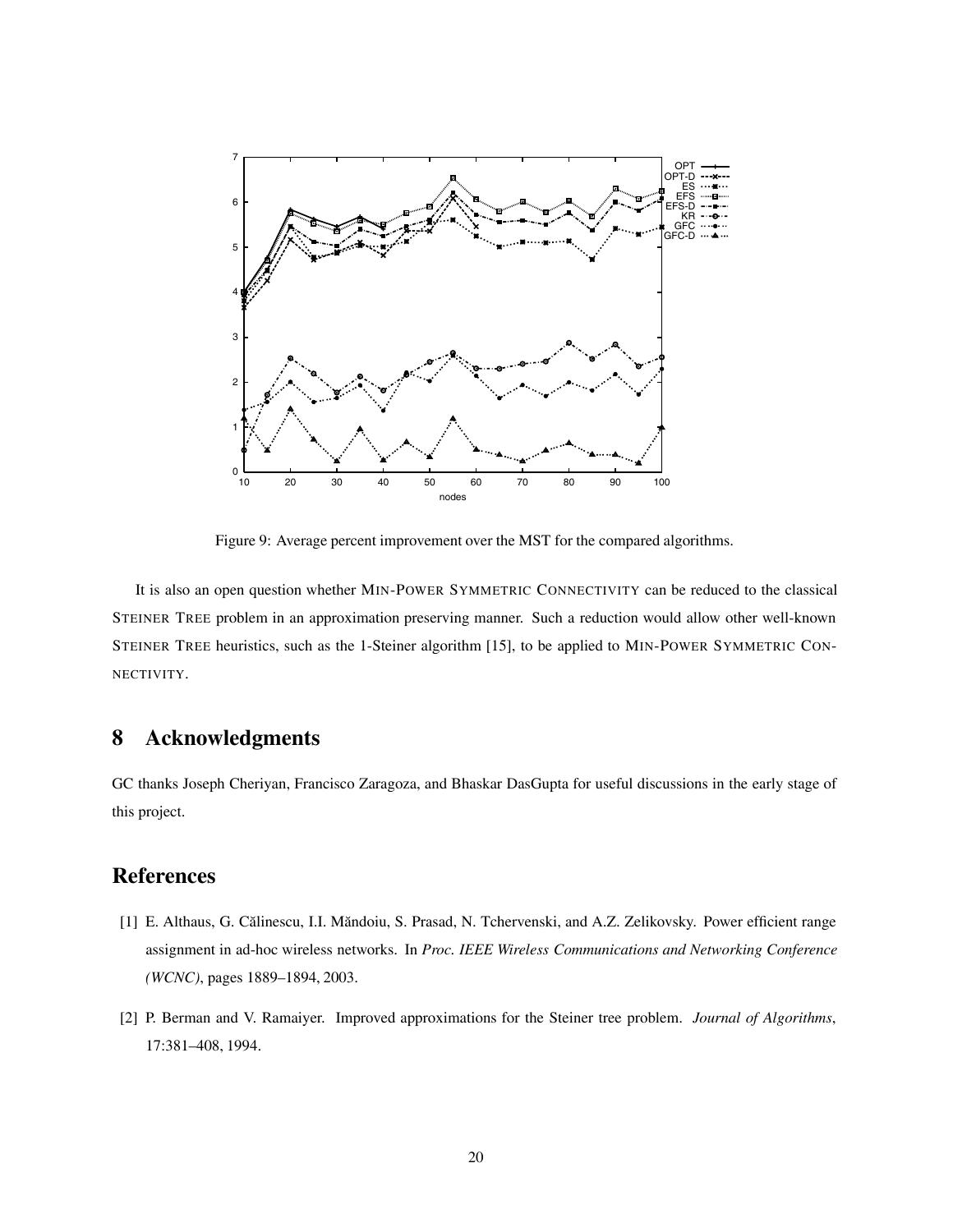- [3] D.M. Blough, M. Leoncini, G. Resta, and P. Santi. On the symmetric range assignment problem in wireless ad hoc networks. In *2nd IFIP International Conference on Theoretical Computer Science (TCS 2002)*, pages 71–82. Kluwer Academic Publishers, 2002.
- [4] A. Borchers and D.-Z. Du. The k-Steiner ratio in graphs. *SIAM Journal on Computing*, 26:857–869, 1997.
- [5] P.M. Camerini, G. Galbiati, and F. Maffioli. Random pseudo-polynomial algorithms for exact matroid problems. *Journal of Algorithms*, 13:258–273, 1992.
- [6] E.-A. Choukhmane. Une heuristique pour le probleme de l'arbre de Steiner. *RAIRO Rech. Oper.*, 12:207–212, 1978.
- [7] T. Chu and I. Nikolaidis. Energy efficient broadcast in mobile ad hoc networks. In *Proc. AD-HOC Networks and Wireless*, 2002.
- [8] A.E.F. Clementi, P. Crescenzi, P. Penna, G. Rossi, and P. Vocca. On the complexity of computing minimum energy consumption broadcast subgraphs. In *Symposium on Theoretical Aspects of Computer Science*, pages 121–131, 2001.
- [9] A.E.F. Clementi, P. Penna, and R. Silvestri. On the power assignment problem in radio networks. *Electronic Colloquium on Computational Complexity (ECCC)*, (054), 2000.
- [10] T.H. Cormen, C.E. Leiserson, and R.L. Rivest. *Introduction to algorithms (2nd ed.)*. MIT Press, Cambridge, Massachusetts, 2001.
- [11] G. Călinescu, I.I. Măndoiu, and A.Z. Zelikovsky. Symmetric connectivity with minimum power consumption in radio networks. In *2nd IFIP International Conference on Theoretical Computer Science (TCS 2002)*, pages 119–130. Kluwer Academic Publishers, 2002.
- [12] M. de Berg, M. van Kreveld, M. Overmars, and O. Schwarzkopf. *Computational Geometry Algorithms and Applications*. Springer Verlag, Berlin, 1997.
- [13] D.-Z. Du, Y.-J. Zhang, and Q. Feng. On better heuristic for Euclidean Steiner minimum trees. In *Proc. 32nd Annual IEEE Symposium on Foundations of Computer Science*, pages 431–439, 1991.
- [14] S. Guha and S. Khuller. Approximation algorithms for connected dominating sets. *Algorithmica*, 20:374–387, 1998.
- [15] A. B. Kahng and G. Robins. A new class of iterative Steiner tree heuristics with good performance. *IEEE Transactions on Computer-Aided Design*, 11:893–902, 1992.
- [16] L.M. Kirousis, E. Kranakis, D. Krizanc, and A. Pelc. Power consumption in packet radio networks. *Theoretical Computer Science*, 243:289–305, 2000.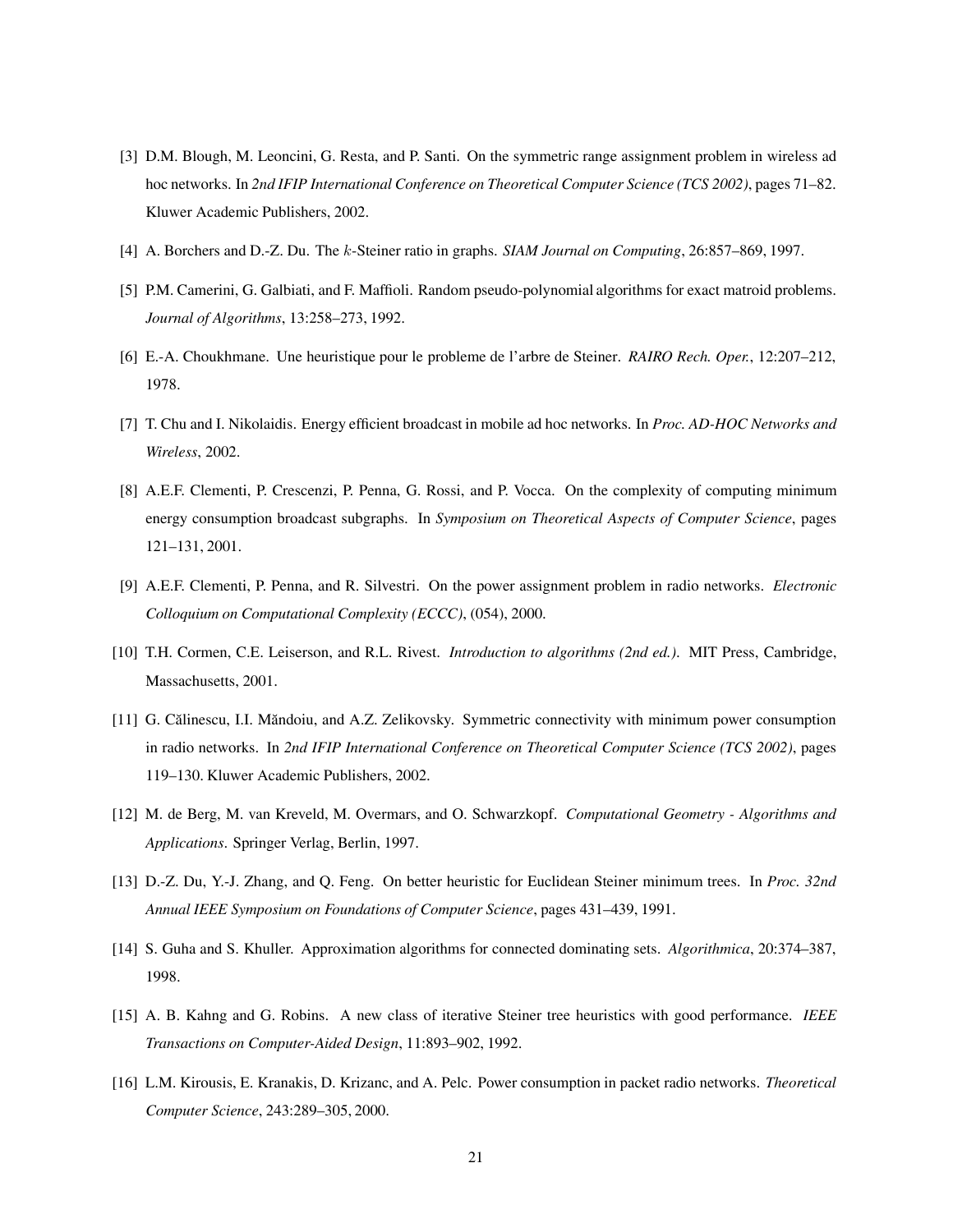- [17] L. Kou, G. Markowsky, and L. Berman. A fast algorithm for Steiner trees. *Acta Informatica*, 15:141–145, 1981.
- [18] E. Lloyd, R. Liu, M. Marathe, R. Ramanathan, and S.S. Ravi. Algorithmic aspects of topology control problems for ad hoc networks. In *Proc. ACM MobiHoc*, pages 123–134, 2002.
- [19] L. Lov´asz and M.D. Plummer. *Matching theory*. North-Holland, Amsterdam–New York, 1986.
- [20] M. Padberg and L. Wolsey. Trees and cuts. *Anals of Discrete Mathematics*, 17:511–517, 1983.
- [21] H.J. Promel and A. Steger. A new approximation algorithm for the Steiner tree problem with performance ratio 5/3. *Journal of Algorithms*, 36:89–101, 2000.
- [22] R. Ramanathan and R. Hain. Topology control of multihop wireless networks using transmit power adjustment. In *Proc. IEEE INFOCOM*, pages 404–413, 2000.
- [23] T.S. Rappaport. *Wireless Communications: Principles and Practices*. Prentice Hall, 1996.
- [24] G. Robins and A. Zelikovsky. Improved Steiner tree approximation in graphs. In *Proceedings of the 11th ACM-SIAM Annual Symposium on Discrete Algorithms*, pages 770–779, 2000.
- [25] SCIL–Symbolic Constraints for Integer Linear programming. www.mpi-sb.mpg.de/SCIL.
- [26] S. Singh, C.S. Raghavendra, and J. Stepanek. Power-aware broadcasting in mobile ad hoc networks. In *Proceedings of IEEE PIMRC*, 1999.
- [27] A.S. Tanembaum. *Computer Networks (3rd edition)*. Prentice Hall, 1996.
- [28] Mikkel Thorup. Undirected single-source shortest paths with positive integer weights in linear time. *Journal of the ACM*, 46:362–394, 1999.
- [29] P.-J. Wan, G. Călinescu, X.-Y. Li, and O. Frieder. Minimum energy broadcast routing in static ad hoc wireless networks. In *Proc. IEEE INFOCOM*, pages 1162–1171, 2001.
- [30] J.E. Wieselthier, G.D. Nguyen, and A. Ephremides. On the construction of energy-efficient broadcast and multicast trees in wireless networks. In *Proc. IEEE INFOCOM*, pages 585–594, 2000.
- [31] A. Zelikovsky. An 11/6-approximation algorithm for the network Steiner problem. *Algorithmica*, 9:463–470, 1993.
- [32] A. Zelikovsky. Better approximation bounds for the network and Euclidean Steiner tree problems. Technical Report CS-96-06, Department of Computer Science, University of Virginia, 1996.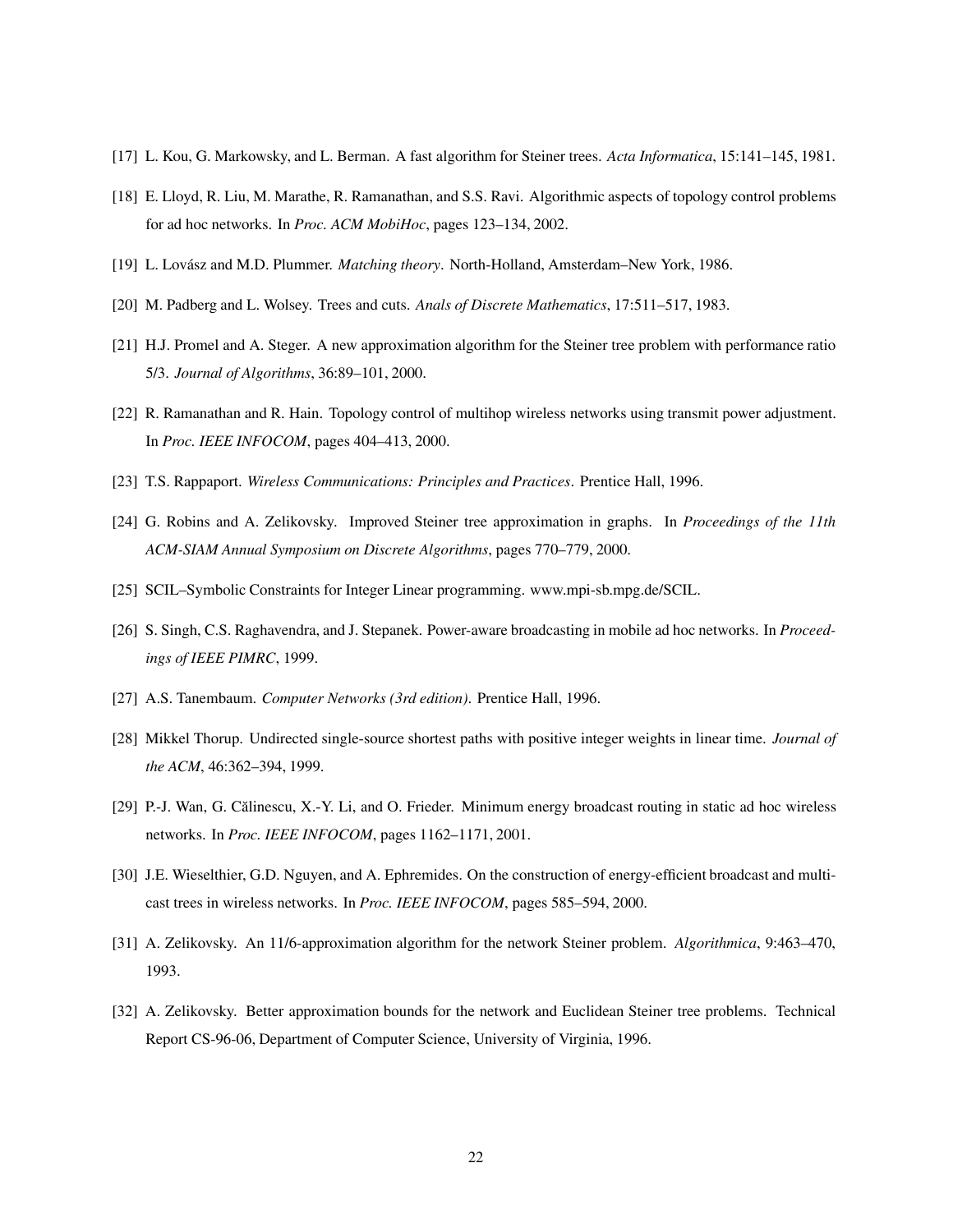## **Author biographies**

**Ernst Althaus** received the M.S. degree in 1998 and the Ph.D. degree in 2001, both in Computer Science, from the Universität des Saarlandes. He worked as a postdoctoral researcher at the International Computer Science Institute in Berkeley and at the Max-Planck-Institut für Informatik in Saarbrücken. Ernst Althaus is now the head of an independent research group on "optimization in bioinformatics" at the Laboratoire Lorrain de Recherche en Informatique et ses Applications (LORIA), Nancy. His research interests include combinatorial optimization, bioinformatics, and algorithms.

E-mail: althaus@mpi-sb.mpg.de.

**Gruia Călinescu** is an Assistant Professor of Computer Science at the Illinois Institute of Technology. He has a Diploma from University of Bucharest and a PhD from Georgia Institute of Technology. His research interests are in the area of algorithms.

E-mail: calinesc@cs.iit.edu.

Ion I. Mandoiu received the M.S. degree from Bucharest University in 1992 and the Ph.D. degree from Georgia Institute of Technology in 2000, both in Computer Science. He is now an Assistant Professor with the Computer Science and Engineering Department at the University of Connecticut. His research focuses on the design and analysis of exact and approximation algorithms for NP-hard optimization problems, particularly in the areas of VLSI computer aided design, bioinformatics, and ad-hoc wireless notworks. He authored over 40 refereed scientific publications in these areas, including a best paper at the joint Asia-South Pacific Design Automation/VLSI Design Conferences. E-mail: ion@engr.uconn.edu.

**Sushil K. Prasad** received his B. Tech. in Computer Science and Engineering from Indian Institute of Technology, Kharagpur, in 1985, M.S. in Computer Science from Washington State University, Pullman, in 1986, and Ph.D. in Computer Science from University of Central Florida, Orlando, in 1990. Since 1990, he has been a Professor of Computer Science at Georgia State University (GSU), Atlanta. Currently, as P.I. of the Yamacraw/GEDC Distributed, Mobile and Embedded Systems research contracts, he is leading a GSU team of seven faculty and 20 Ph.D./M.S. students on developing System on Mobile Devices (SyD) middleware for collaborative computing over heterogeneous mobile devices and data sources. Prasad has carried out theoretical as well as experimental research in parallel and distributed computing, with over 55 publications, and made 3 utility patent applications and over a dozen provisional patent applications. His current research interests are Parallel Algorithms and Data Structures, Parallel Discrete Event Simulation, Web-based Distributed and Collaborative Computing, and Middlewares and Collaborative Applications for Handheld Devices.

E-mail: sprasad@cs.gsu.edu.

**Nickolay Tchervenski** received his B.S. in Computer Engineering with highest honors from Illinois Institute of Tech-